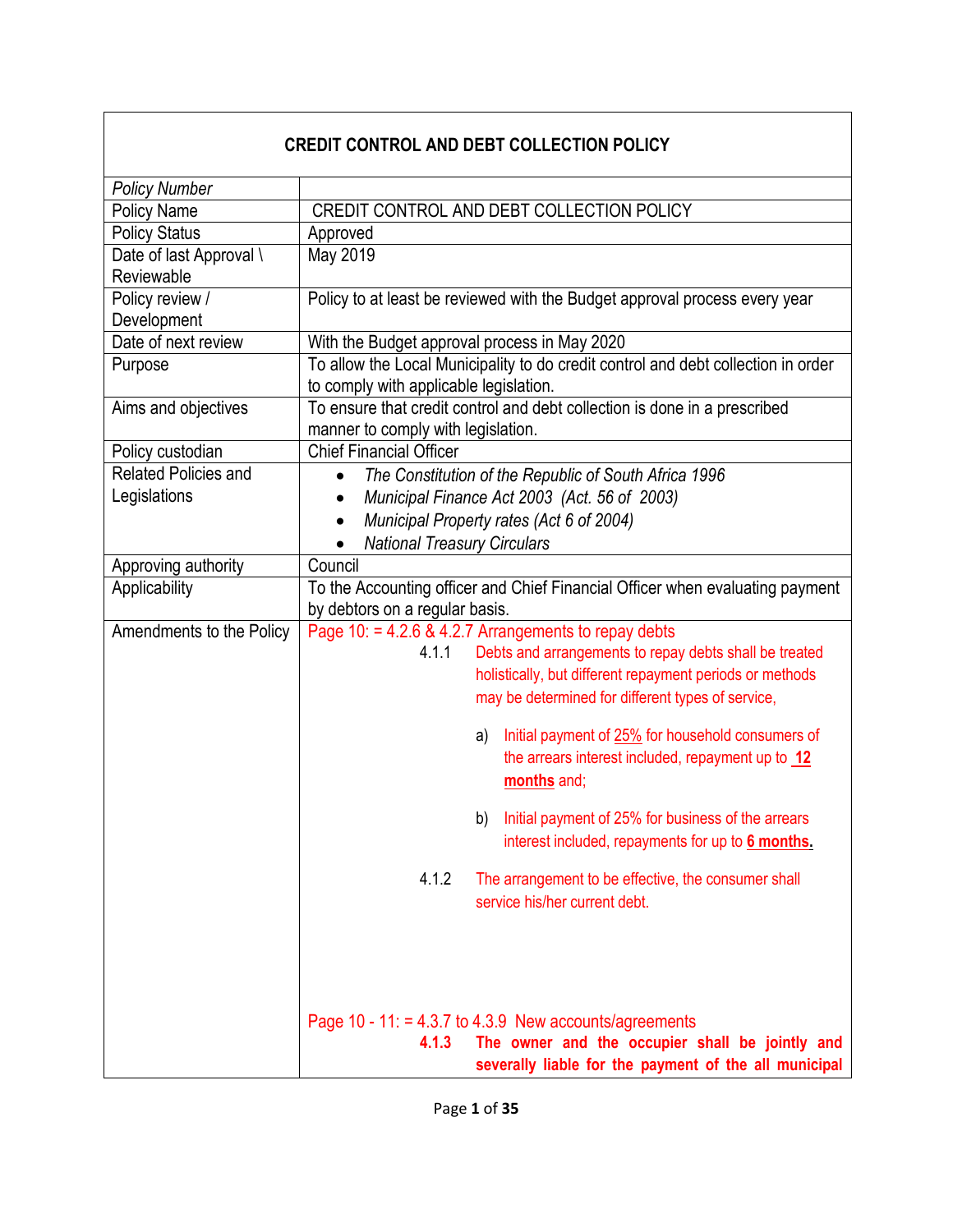|                                        |       | services and charges. It is the duty of the owner to<br>ensure that all the times that the occupier of the<br>premises is not in arrears with the payments.                                                                                                                                                                                                                                                                                                                                                                                                                                                                                                                           |
|----------------------------------------|-------|---------------------------------------------------------------------------------------------------------------------------------------------------------------------------------------------------------------------------------------------------------------------------------------------------------------------------------------------------------------------------------------------------------------------------------------------------------------------------------------------------------------------------------------------------------------------------------------------------------------------------------------------------------------------------------------|
|                                        | 4.1.4 | The municipality will not render any municipal<br>services to new customer in the event that the<br>previous account is not fully paid up or payment<br>arrangement has been made.                                                                                                                                                                                                                                                                                                                                                                                                                                                                                                    |
|                                        | 4.1.5 | The outstanding amount/s must be paid before<br>continuation of the new agreement.                                                                                                                                                                                                                                                                                                                                                                                                                                                                                                                                                                                                    |
|                                        |       | Page $13: = 6.1.1$ & 6.1.4 Enforcement mechanisms                                                                                                                                                                                                                                                                                                                                                                                                                                                                                                                                                                                                                                     |
| 6.1.1                                  |       | The municipality shall provide all customers with a monthly<br>consolidated account for municipal service rendered,<br>which<br>account shall be generated on a monthly basis in cycles of<br>approximately thirty (30) days by postage or email or short<br>message system depending on the contact details available to<br>the Municipality. It is the responsibility of the customer to<br>obtain the copy of the account in the event that the customer<br>does not receive the account prior to the due date. In terms of<br>section 27(2) of MPRA - A person or customer is liable for<br>payment of rates whether or not that person has received a<br>written account of not. |
| 6.1.2                                  |       | The monthly consolidated account can include property rates<br>charges, in which case they shall comply with section 27 of the<br>Municipal Property Rates Act No. 6 of 2004.                                                                                                                                                                                                                                                                                                                                                                                                                                                                                                         |
| 6.1.3                                  |       | Accounts must be paid by the due date shown on the account;<br>however the account must be paid on the last day of month.<br>Consumers who are in arrears with their municipal account will<br>have their supply of electricity and water, and other municipal<br>services, suspended, restricted or disconnected.                                                                                                                                                                                                                                                                                                                                                                    |
| 6.1.4                                  |       | All accounts are payable as above regardless of the fact that the<br>customer has not received the account, the onus being on the<br>customer to obtain a copy of the account before the due date. The<br>non-payment will institute automatic disconnection of services.                                                                                                                                                                                                                                                                                                                                                                                                             |
| 6.1.5<br>allocated by the municipality |       | Payments received in respect of rates and service charges will be                                                                                                                                                                                                                                                                                                                                                                                                                                                                                                                                                                                                                     |
| Page $15: = 6.2.1.1$ Deposits          |       | 6.2.1.1 A non-interest bearing deposits are payable for all services rendered.                                                                                                                                                                                                                                                                                                                                                                                                                                                                                                                                                                                                        |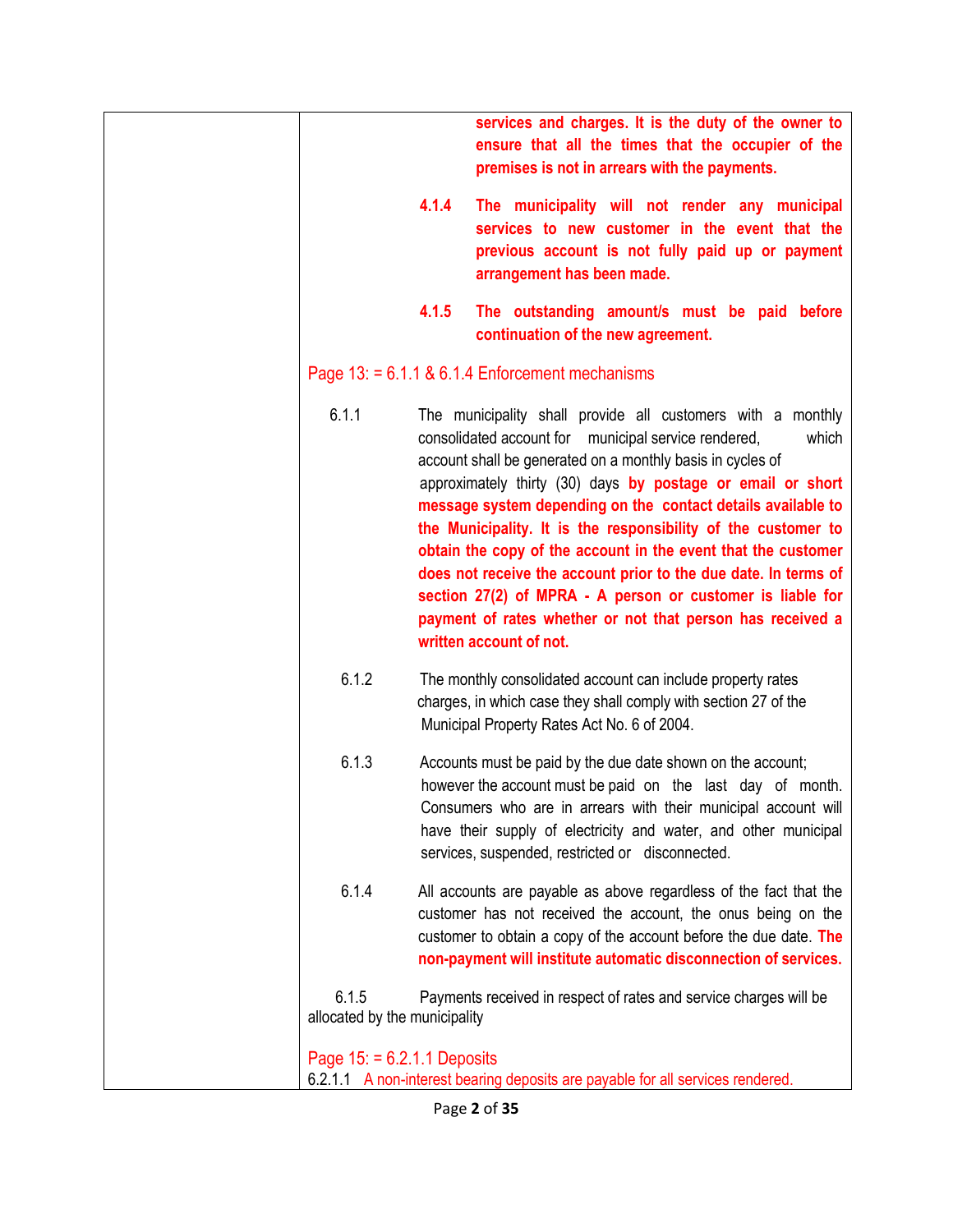| Page $16: = 6.2.1.9$ & 10 Deposits |                                                                                                                                                                                                                                                                                                                                                                                                                                                      |  |  |
|------------------------------------|------------------------------------------------------------------------------------------------------------------------------------------------------------------------------------------------------------------------------------------------------------------------------------------------------------------------------------------------------------------------------------------------------------------------------------------------------|--|--|
| 6.2.1.9                            | When a new consumer occupies a property after official work<br>hours the electricity supply will be connected and the<br>occupant has until 10:00 on the following work day to enter<br>into the necessary consumer agreement with the municipality.                                                                                                                                                                                                 |  |  |
| 6.2.1.10                           | Should the consumer not pay the deposit and the normal<br>connection fee before 10:00 on the following work day such<br>consumer would be disconnected and held liable for a further<br>reconnection fee.                                                                                                                                                                                                                                            |  |  |
|                                    | Page $17: = 6.2.3 \& 6.2.4$ Government deposits and unknown deposits                                                                                                                                                                                                                                                                                                                                                                                 |  |  |
| 6.2.3<br>department.               | No deposit is required if agreement is in the name of a government                                                                                                                                                                                                                                                                                                                                                                                   |  |  |
| 6.2.4                              | <b>Unknown Deposits</b>                                                                                                                                                                                                                                                                                                                                                                                                                              |  |  |
| 6.2.4.1                            | Any deposits uncleared or not claimed by the customer for the<br>period longer than 12 months will be written off to the<br>municipal revenue.                                                                                                                                                                                                                                                                                                       |  |  |
| 6.2.4.2                            | The advert to be made on local newspaper inviting the public<br>to claim from unknown deposits.                                                                                                                                                                                                                                                                                                                                                      |  |  |
| 6.2.4.3                            | Any valid claim from deposits already written off to municipal<br>revenue will be reversed against accumulated surplus and<br>customer account credited accordingly.                                                                                                                                                                                                                                                                                 |  |  |
|                                    | Page $20: = 6.8.2$ The pre-payment meter system                                                                                                                                                                                                                                                                                                                                                                                                      |  |  |
| 6.8.2                              | A customer with arrears incurred since the July 2019 billing run who<br>opts for the pre-payment system, will be required to repay all arrears in<br>full before pre paid meter can be installed, or, if the amount outstanding<br>is large and/or the customer's ability to pay is limited (because of low<br>income, cash flow problems etc), the customer will pay 25% of the total<br>debt and make payment arrangement not exceeding 12 months. |  |  |
| Page $27$ & $28$ : = Annexure A    | 1.1 If a customer cannot pay his/her account with the Municipality then the<br>term of payment not exceeding 12<br>Municipality may enter into an extended<br>months with the customer. The customer must                                                                                                                                                                                                                                            |  |  |
| Domestic consumers<br>2.1          |                                                                                                                                                                                                                                                                                                                                                                                                                                                      |  |  |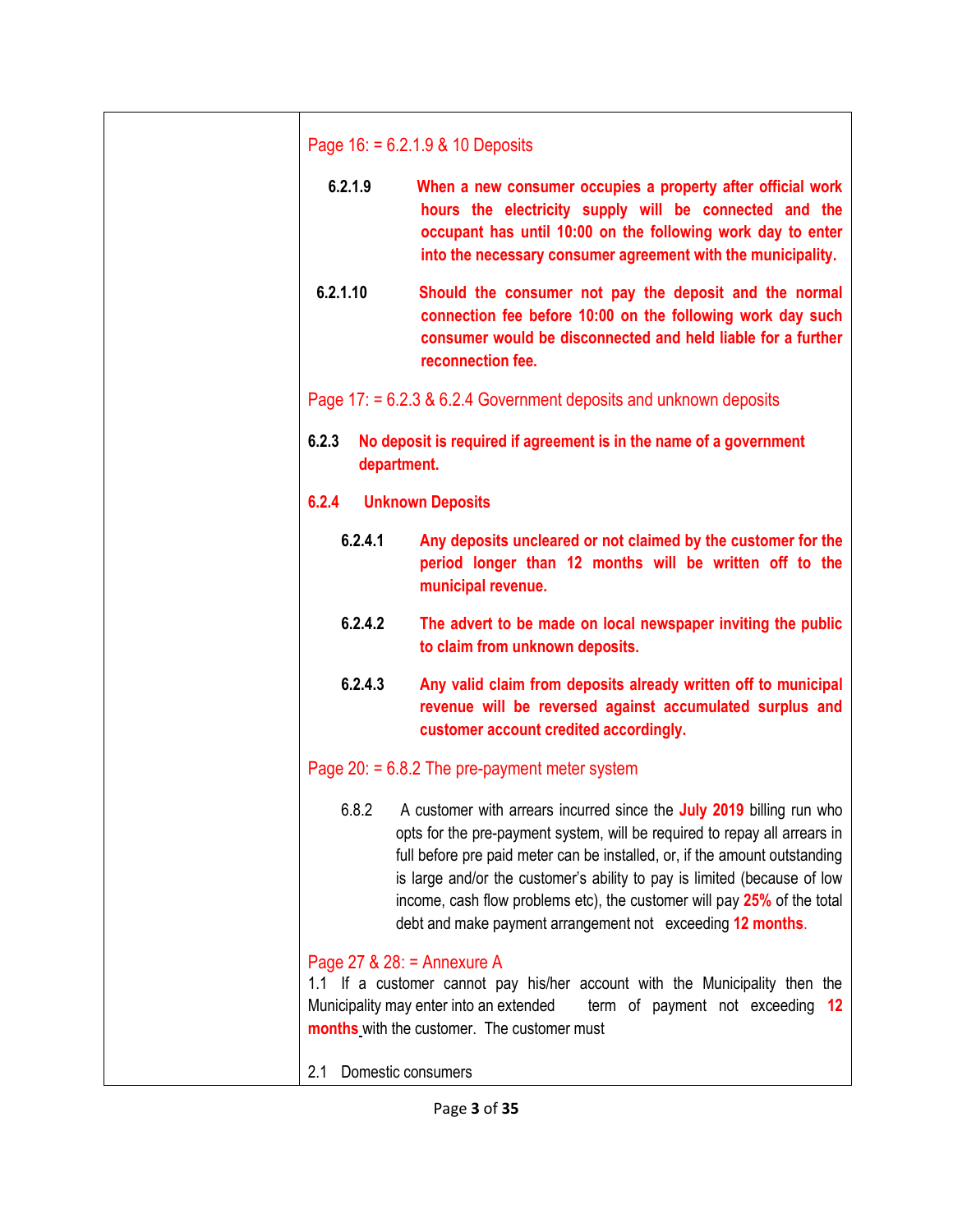|                                    | (a) A down payment of twenty per cent (25%) of outstanding debt plus<br>the cost of the credit control actions. The balance of the outstanding debt will<br>be repayable over a period of 12 months.<br>(b) The consumer deposit to be increased up to the minimum as determined<br>annually and published in the tariff list. For consumers that persist to default<br>the consumer deposit will be increased up to the limit as determined and<br>published in the tariff list. |
|------------------------------------|-----------------------------------------------------------------------------------------------------------------------------------------------------------------------------------------------------------------------------------------------------------------------------------------------------------------------------------------------------------------------------------------------------------------------------------------------------------------------------------|
|                                    | 2.2<br>Churches, welfare organisations, sporting bodies, emerging farmers, etcetera<br>(a) A down payment of twenty five per cent $(25%)$ of outstanding debt plus the<br>cost of the credit control actions. The balance of the outstanding debt will be<br>repayable over a maximum period of 12 months.                                                                                                                                                                        |
|                                    | (b) The consumer deposit to be increased up to the minimum as determined<br>annually and published in the tariff list. For consumers that persist to default the<br>consumer deposit will be increased up to the limit as determined and published<br>in the tariff list.                                                                                                                                                                                                         |
|                                    | Business, industrial and agriculture customers<br>2.3<br>(a) A down payment of twenty five per cent (25%) of outstanding debt plus the<br>cost of the credit control actions. The balance of the outstanding debt will be<br>repayable over a maximum period of 6 months.                                                                                                                                                                                                         |
|                                    | (b) The consumer deposit to be increased up to the minimum as determined<br>annually and published in the tariff list. For consumers that persist to default the<br>consumer deposit will be increased up to the limit as determined and published<br>in the tariff list.                                                                                                                                                                                                         |
|                                    | Page 29 & $30:$ = Annexure B<br>2.1 The Municipal Council shall approve Writing Off of Irrecoverable Debts and<br>Impairment of Debtors Policy with the following two incentives to their customer<br>base to assist them to get out of their spiral of debt provided that all levies since the<br>July 2019 billing run will be paid up to date:                                                                                                                                 |
|                                    | (a) Council will write-off 50% of outstanding debt before the July 2019 billing run<br>that a household customer accrued. The household account holder will pay<br>off the other 50% of the outstanding debt.                                                                                                                                                                                                                                                                     |
|                                    | Council will write off 30 % of the outstanding debt before July 2019 billing run for<br>Business debtors. The business account holder will pay the other 70 % of the<br>outstanding debt                                                                                                                                                                                                                                                                                          |
| Policy Benchmark and<br>References | In Terms of National Treasury Circulars and Guidelines, eThekwini<br>Municipality and Steve Tshwete Local Municipality.                                                                                                                                                                                                                                                                                                                                                           |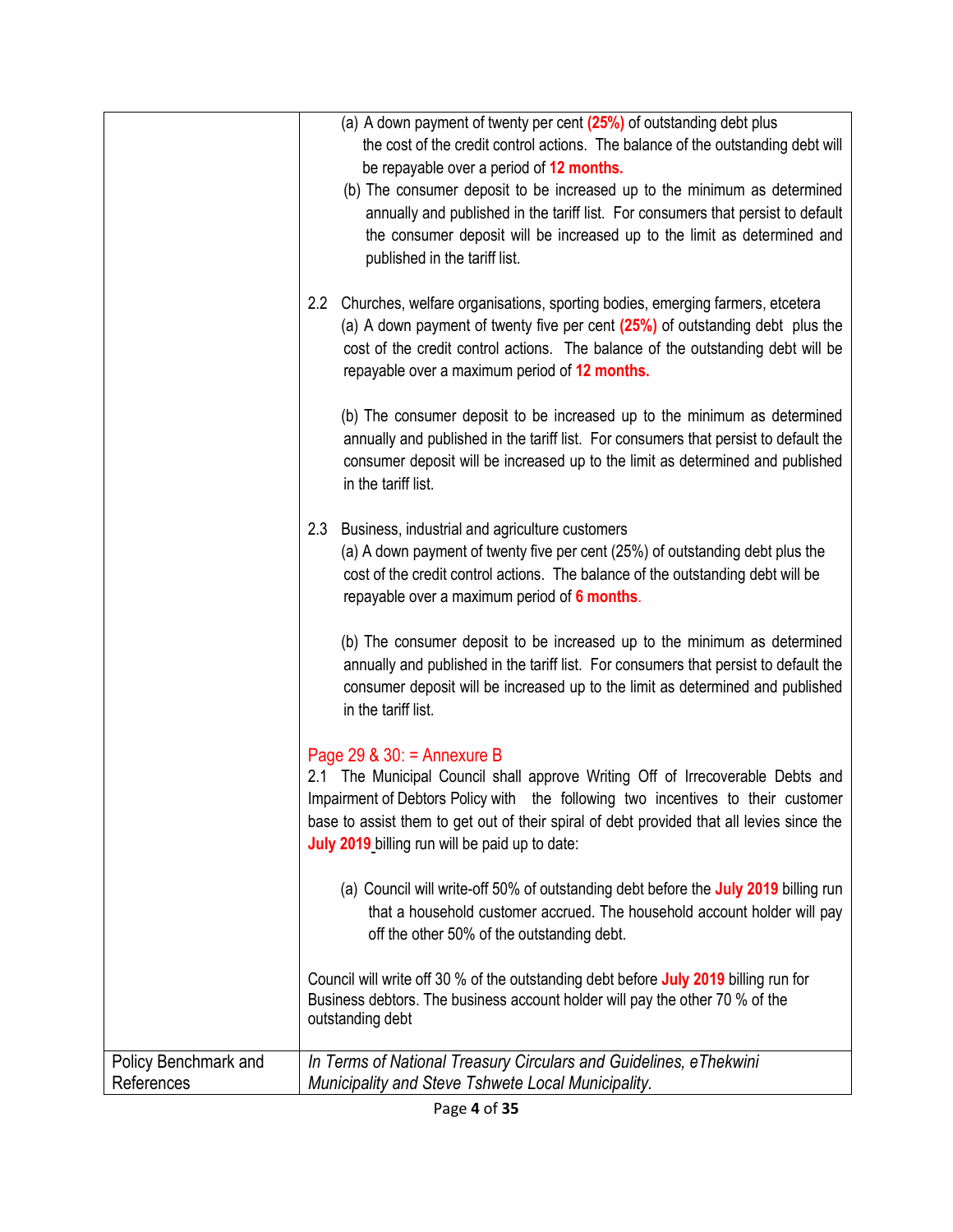| <b>Stakeholders Consulted</b> | Not applicable.                                                                                                                                      |
|-------------------------------|------------------------------------------------------------------------------------------------------------------------------------------------------|
| Accountability                | The Municipal Manager is accountable for the proper implementation<br>of this policy in terms of the Municipal Finance Act 2003 (Act. 56 of<br>2003) |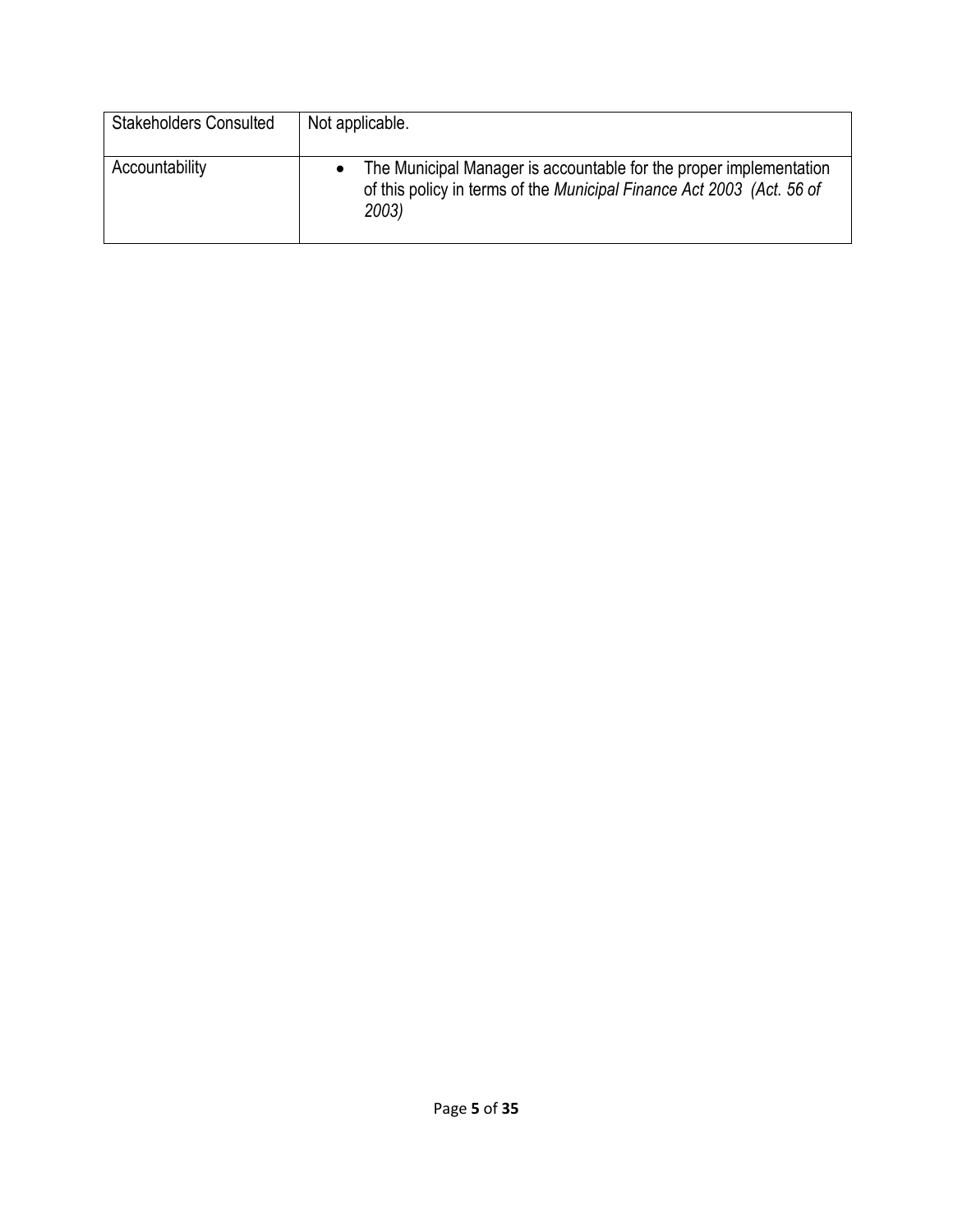# **MSUKALIGWA LOCAL MUNICIPALITY (MP 302)**



# **CREDIT CONTROL AND DEBT COLLECTION POLICY**

# **1 JULY 2020 – 30 JUNE 2021**

**Council Resolution LM 685(b)/06/2020**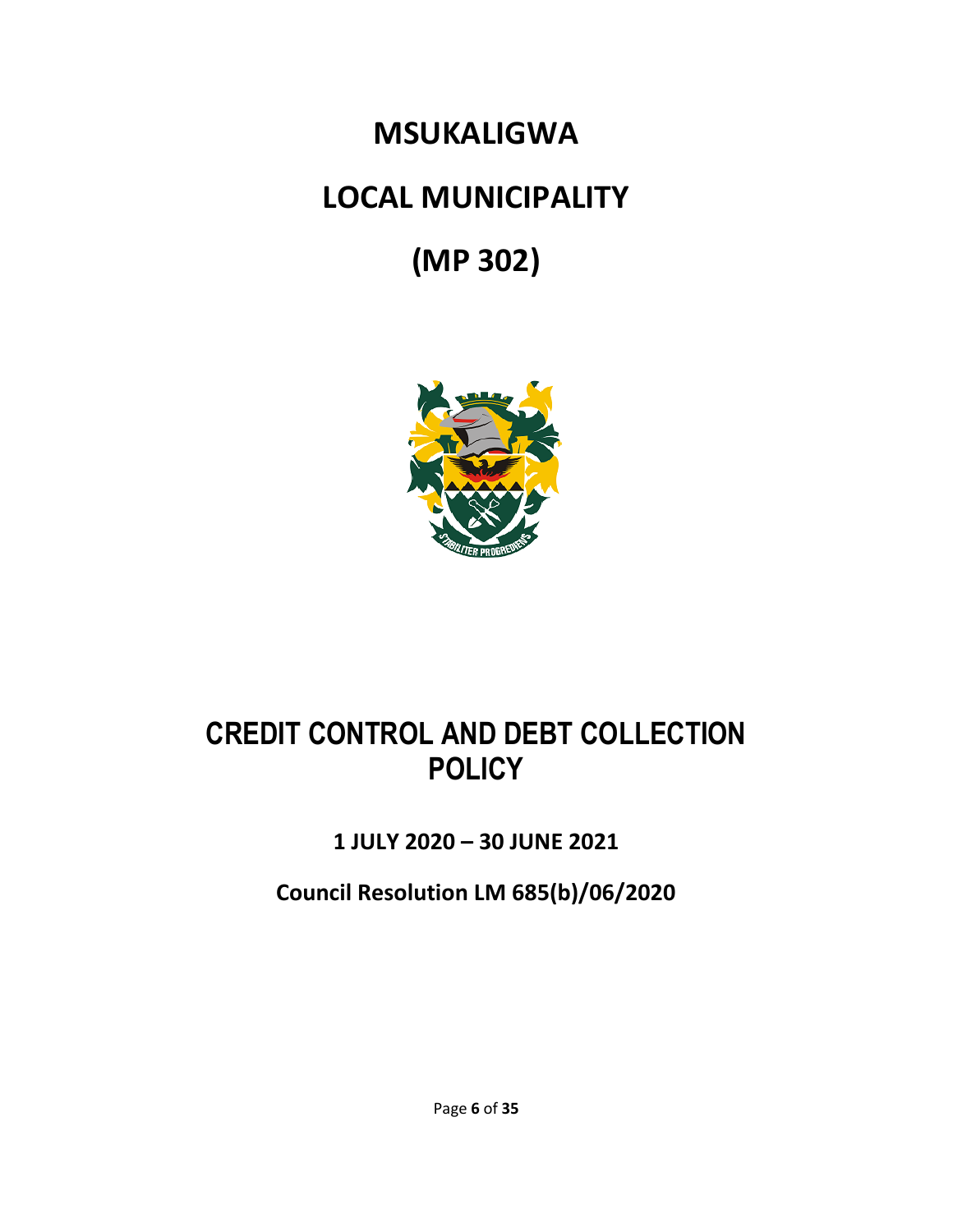#### **TABLE OF CONTENTS**

#### 1. **INTRODUCTION**

#### 2. **OBJECTIVES**

- 2.1 Effective Date
- 2.2 Amendment History
- 3. **DEFINITIONS**

#### 4. **CREDIT CONTROL AND REVENUE COLLECTION PRINCIPLES**

- 4.1 Principles
- 4.2 Payment and Non-Payment
- 4.3 New Accounts

#### 5 **DUTIES AND FUNCTIONS OF COUNCIL**

- 5.1 Duties and functions of the Executive Mayor
- 5.2 Duties and functions of the Municipal Manager
- 5.3 Duties and functions of communities, ratepayers and residents
- 5.4 Duties and functions of Ward Councillors and Political parties

#### 6. **CREDIT CONTROL AND DEBT COLLECTION ENFORCEMENT MECHANISMS**

- 6.1 Water, electricity and other services
- 6.2 Property Rates
- 6.3 Sundry and housing accounts
- 6.4 Interest on overdue accounts
- 6.5 Personal contact
- 6.6 Legal Process/Use of attorneys/ Use of credit bureaus
- 6.7 Theft, tampering & fraud
- 6.8 Cost of collection
- 6.9 Irrecoverable debt
- 6.10 Rates clearance

#### 7. **PERFORMANCE EVALUATION**

- 7.1 Income Collection Targets
- 7.2 Consumer Service Targets
- 7.3 Administrative Performance

#### 8. **REPORTING TO COUNCIL**

#### 9. **STRUCTURES OF THE FINANCIAL SERVICES DIRECTORATE**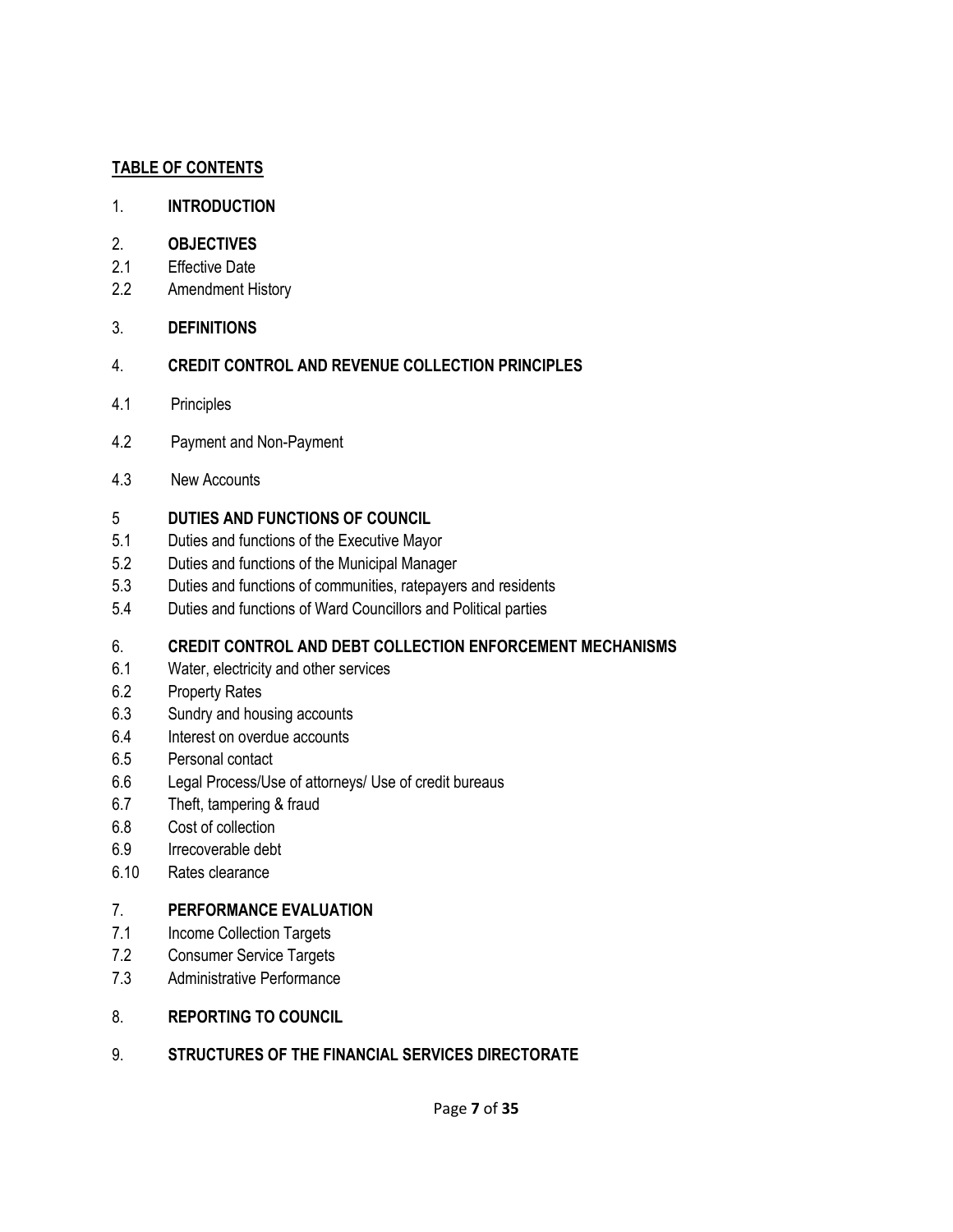#### 10. **INDIGENT**

#### 1. **INTRODUCTION**

This Policy is applicable to Msukaligwa Local Municipality only. In terms of Section 80 of the Local Government: Municipal Systems Act, 32 of 2000, the Municipality may enter into service delivery agreements with service providers to provide municipal services to customers. In such instances the internal credit control and debt collection policies of those entities may differ from this policy, but shall always be subject to the promulgated Credit Control and Debt Collection By-Laws in terms of Article 9. Section 96 of the Local Government: Municipal Systems Act, 32 of 2000 further stipulates that "A municipality – (a) must collect all money that is due and payable to it, subject to this Act and any other applicable legislation; and (b) for this purpose, must adopt, maintain and implement a credit control and debt collection policy which is consistent with its rates and tariff policies and complies with the provisions of this Act", Thus the existence of this policy which is reviewed annually.

#### 2. **OBJECTIVES**

The objectives of this policy are to:

- Provide a framework within which the municipal council can exercise its executive and legislative authority with regard to credit control and debt collection;
- Ensure that all monies due and payable to the municipality are collected and used to deliver municipal services in the best interests of the community, residents and ratepayers and in a financially sustainable manner;
- Outline the procedures that will ensure that the members of the local community is afforded the opportunity to contribute in the decision-making processes of the municipality and that they are informed of the decisions and affairs of the municipality;
- Set realistic targets for debt collection;
- Outline credit control and debt collection policy procedures and mechanisms; and
- Provide a framework to link the municipal budget to:-
	- ≠ Indigent Support; and
	- ≠ Tariff Policies
- All debtors should be treated equally when it comes to collection.
- 2.1 Effective Date

This policy will come into effect from **01 July 2020** as per Council resolution \_\_\_\_\_\_\_\_\_\_\_\_\_\_.

2.2 Amendment History

| No. | Amendment<br>reference | <b>Effective</b><br>date | <b>Section</b> | Page<br><b>Number</b> | Paragraph | <b>Short</b><br>description |
|-----|------------------------|--------------------------|----------------|-----------------------|-----------|-----------------------------|
|     |                        |                          |                |                       |           |                             |
|     |                        |                          |                |                       |           |                             |
|     |                        |                          |                |                       |           |                             |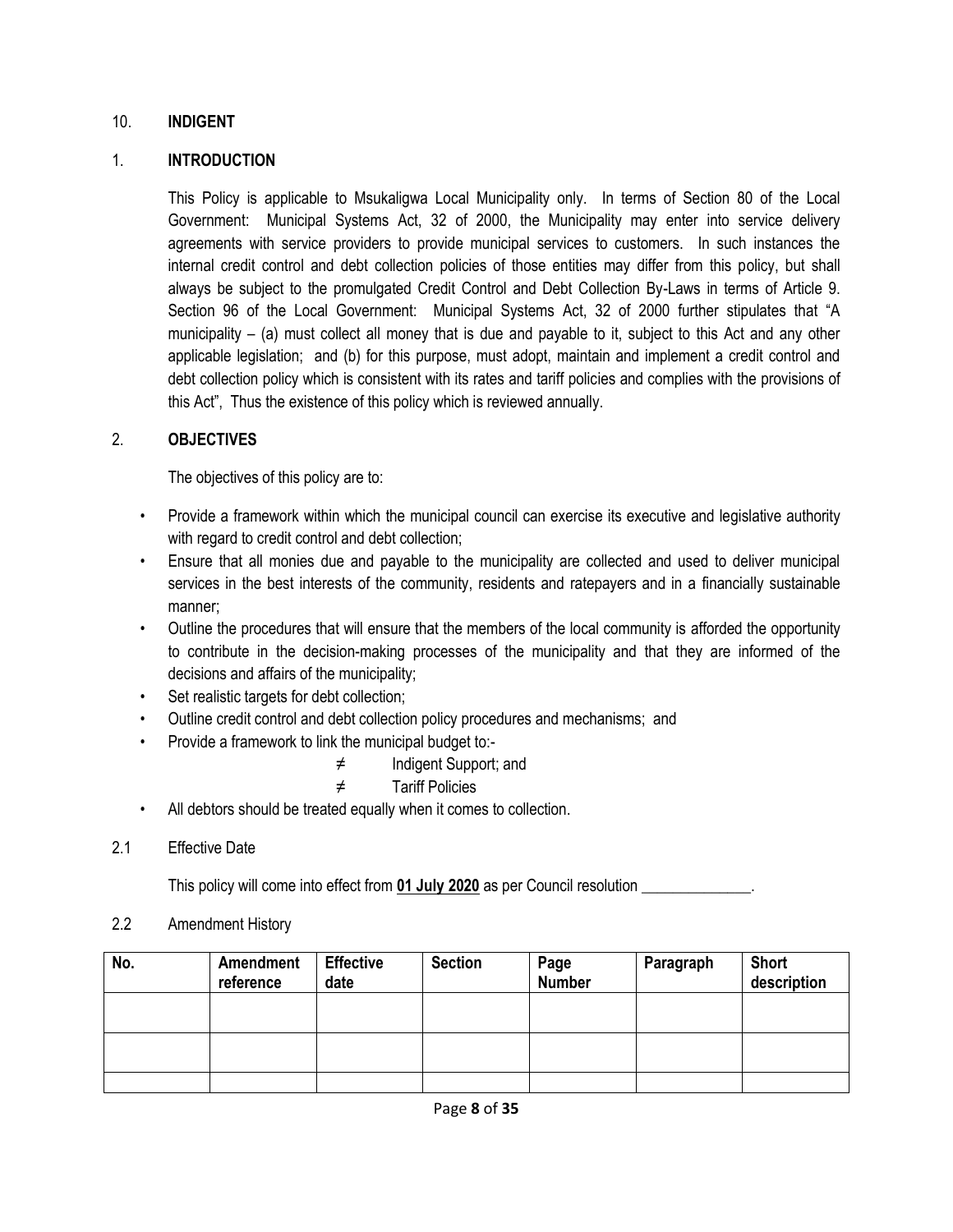| $- - - - - - - - - - - - -$ |  |  |  |
|-----------------------------|--|--|--|

#### 3. **DEFINITIONS**

In this policy any word or expression to which a meaning has been assigned in the Local Government: Municipal Systems Act has that meaning, unless the context indicates otherwise-

"**Account"** means an account rendered specifying charges for municipal services provided by the municipality, or any authorized and contracted service provider, and which account may include assessment rates levies. Written notification in the form of a statement of account in respect of municipal services, rates, sundry charges and other charges, addressed to a person liable for payment thereof.

"**Arrangement"** means a written agreement entered into between the municipality and the customer where specific repayment parameters are agreed to. Such arrangement does not constitute a credit facility envisaged in terms of section i(3) of the National Credit Act but is deemed to be Incidental Credit as envisaged in terms of section 4(6)(b) read with section 5(2) and (3) of the National Credit Act.

"**Arrears**" means those rates and service charges that have not been paid by the due date and for which no arrangement has been made.

"**Authorised representative**" means a person or instance legally appointed by the municipality to act or to fulfil a duty on its behalf.

"**Billing date**" means the date upon which the monthly statement is generated and debited to the customer's account.

"**Business premises**" means premises utilized for purposes other than residential and excludes the following:-

- (a) Hospitals, clinics and institutions for mentally ill persons which are not operated for gain;
- (b) Museums, art galleries, libraries and botanical gardens which are registered in the names of private persons and are open to the public, whether admission fees are charged or not;
- (c) Sports grounds used for the purpose of amateur sports and any social activities which are connected with such sports;
- (d) Any property registered in the name of an institution or organization which, in the opinion of the municipality performs charitable work;
- (e) any property utilized for bona fide church or religious purposes.

"**Chief Financial Officer**" means the person appointed as the Chief Financial Officer of the municipality, or his or her nominee. A person employed by the Municipality in terms of section 57 of the Act directly accountable to the municipal manager.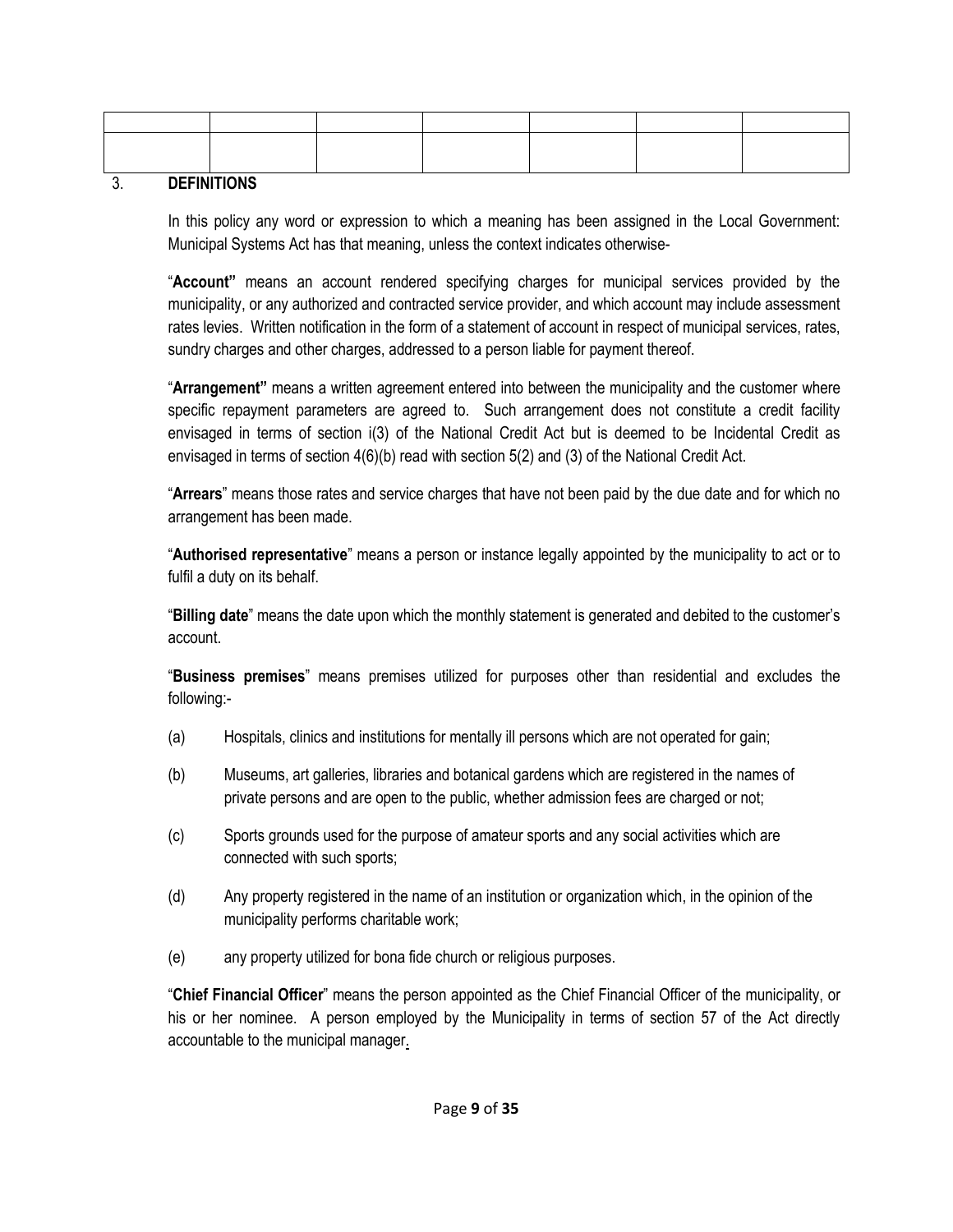"**Credit Control**" means all the functions relating to the collection of monies owed by ratepayers and the users of municipal services.

"**Consolidated account**" means an account which is a consolidation of any separate accounts of a person who is liable for payment to the municipality, a monthly account reflecting municipal service fees, charges, surcharges on fees, property rates, sundry charges and other municipal taxes, levies and duties and all consolidations in terms of section 102 of the Act.

"**Council"** means the Council of the Msukaligwa Local Municipality.

"**Customer"** means the occupier of any premises to which the municipality has agreed to supply or is actually supplying municipal services, or if no occupier can be identified or located, then the owner of the premises and includes any customer of the municipality.

"**Credit Authority**" means any arrangement made by agreement between the Municipality and a customer for the payment of any arrears in instalments. Such arrangement may take the form of an agreement, an acknowledgement of debt, or correspondence provided that it is.

"**Day/Days**" means calendar days and are inclusive of Saturdays, Sundays as well as public holidays.

"**Debt Collectors**" means an external person or entity appointed by the Municipality to collect monies due and payable to the Municipality, subject to the conditions contained herein.

**"Defaulter**" means any person who owes arrears to the municipality. Any customer whose account is in arrears"

"**Disconnection of electricity supply**" means the physical disconnection of conventional or pre-paid electricity supply or the 100% blocking of pre-paid electricity supply.

"**Due date**" in relation to –

The date on which a customer's account becomes payable, which in the case of monthly accounts is 15 days from the date of the account, and in the case of annual accounts is the 31 October each year.

"**Electricity charges**" means service charges in respect of the provision of electricity.

"**Immovable property**" includes –

- (a) An undivided share in immovable property, and
- (b) Any right in immovable property

"**Implementing authority**" means the Municipal Manager or his or her nominee, acting in terms of section 100 of the Local Government: Municipal Systems Act No. 32 of 2000.

"**Revenue Clearance Certificate**" means a certificate of the kind referred to in Section 118(1) of the Act;

"**75/25 pre-payment debt recovery**" means a pre-payment system whereby 75% of payment is allocated to arrears and 25% is allocated to the purchase of electricity.

Page **10** of **35**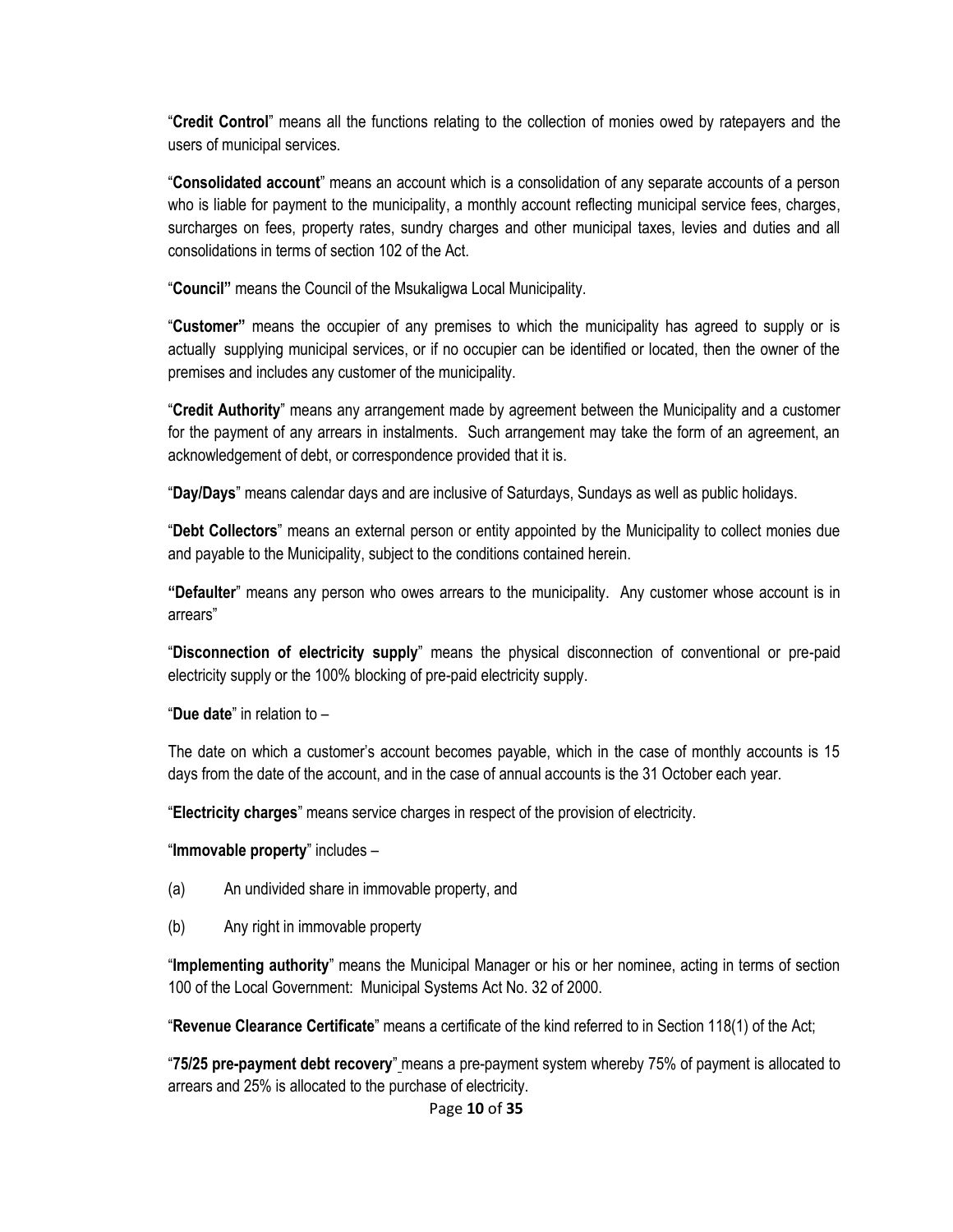"**Indigent customer**" means the head of an indigent household:-

- (a) Who applied for and has been declared indigent in terms of Council's Indigent Support Policy for the provision of services from the municipality; and
- (b) Who makes application for indigent support in terms of Council's Indigent Support Policy on behalf of all members of his or her household;

**"Indigent Support Programme**" means a structured program for the provision of indigent support subsidies to qualifying indigent customers in terms of the Council's Indigent Policy.

"**Indigent Policy**" means the Indigent Policy adopted by the Council of the municipality.

"**Interest"** means the charge levied on arrears, calculated as the prime rate in the absence of an overdraft made by the municipality, charged by the bank which holds the municipality's primary bank account. A charge levied with the same legal priority fees and calculated at a rate determined by Council from time to time on arrear monies.

"**Manager Income**" Means the Senior Official in a division of the Municipality's Finance Department, overall responsible for the collection of monies owed to the municipality and/or any other official to whom he/she has delegated duties and responsibilities in terms of this policy.

**"Monthly average consumption**" means the monthly average consumption in respect of that property calculated on the basis of consumption over the preceding or succeeding twelve months.

**"Municipality"** means the Municipal Council of the Msukaligwa Local Municipality or any duly authorized Committee, political office bearer or official.

**"Municipal pay point"** means any municipal office in the area of jurisdiction of the municipality designated by Council for such purposes, or any such other places as the Chief Financial Officer may from time to time designate.

"**Municipal Manager**" means the Municipal Manager of the Msukaligwa Local Municipality or his or her nominee acting in terms of power delegated to him or her by the said Municipal Manager with the concurrence of the Council. The person appointed as Municipal Manager in terms of section 82 of the Local Government: Structures Act, 1998, No 117 of 1998, and include any person acting in that position or to whom authority was delegated.

"**Municipal Services**" means services provided either by the municipality, or by an external agent on behalf of the municipality in terms of a service delivery agreement.

"**Occupier**" means any person who occupies controls or resides on any premises, or any part of any premises without regard to the title under which he or she occupies it.

"**Owner**" in relation to immovable property means –

(a) The person in whom is vested the legal title thereto provided that:-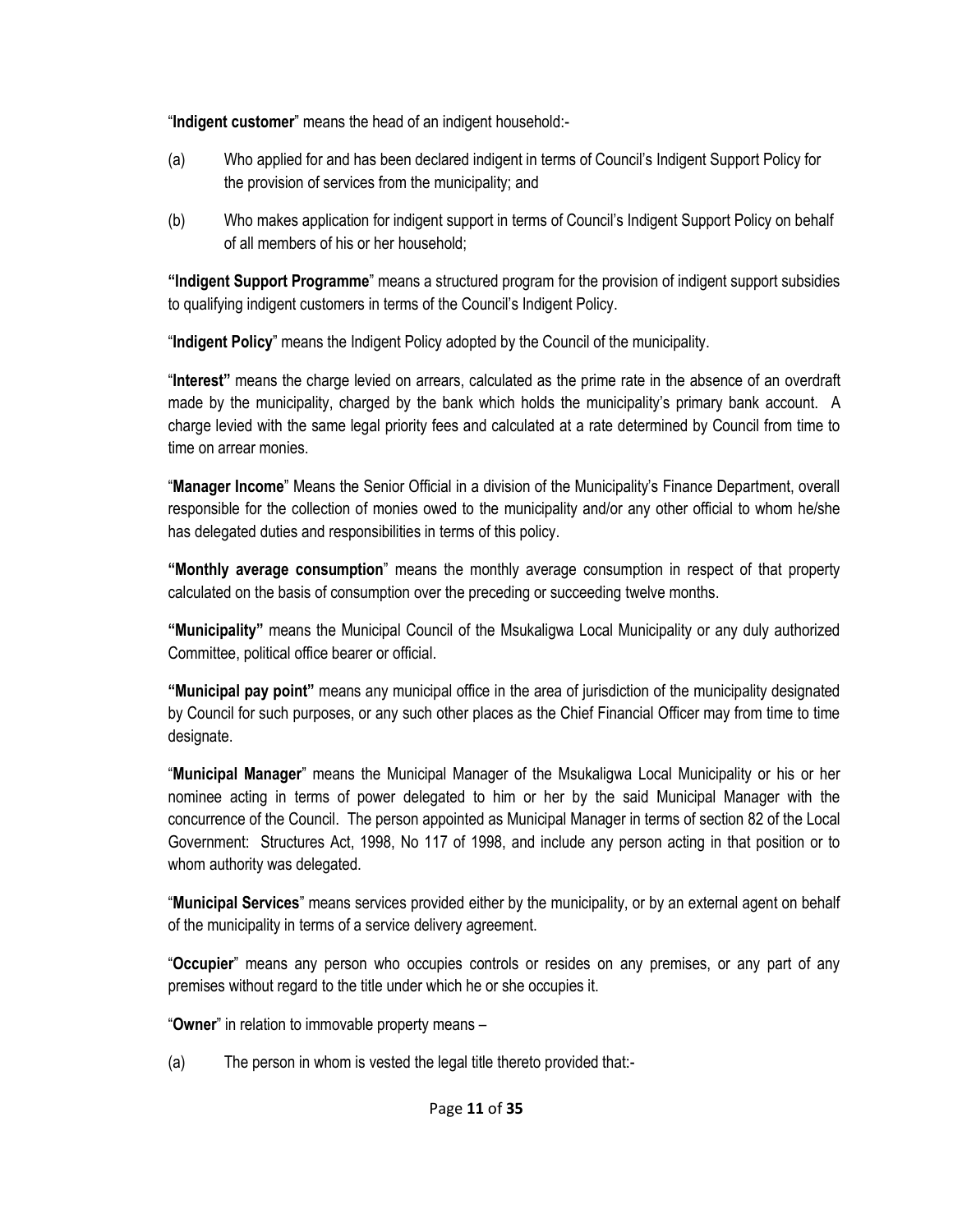- (i) The lessee of immovable property which is leased for a period of not less than thirty years, whether the lease is registered or not, shall be deemed to be the owner thereof;
- (ii) The occupier of immovable property occupied under service servitude or right analogous thereto, shall be deemed to be the owner thereof;
- (b) If the owner is dead or insolvent or has assigned his or her estate for the benefit of his creditors, has been placed under curator ship by order of court or is a company being wound up or under judicial management, the person in whom the administration of such property is vested as executor, administrator, trustee, assignee, curator, liquidator or judicial manager, as the case may be, shall be deemed to be the owner thereof.
- (c) If the owner is absent from the Republic or if his address is unknown to the municipality, any person who as agent or otherwise receives or is entitled to receive the rent in respect of such property, or if the municipality is unable to determine who such person is, the person who is entitled to the beneficial use of such property.

**"Premises"** includes any piece of land, the external surface boundaries of which are delineated on:

- (a) A general plan or diagram registered in terms of the Land Survey Act, (9 of 1927) or in terms of the Deed Registry Act, 47 of 1937; or
- (b) A sectional plan registered in terms of the Sectional Titles Act 95 of 1986, and which is situated within the area of jurisdiction of the municipality.

"**Prescribed**" means approved by this policy and where applicable by Council or the Municipal Manager.

"**Prescribed debt**" means debt that becomes extinguished by prescription in terms of the Prescription Act 68 of 1969.

"**Person**" means a natural and juristic person, including any department of state, statutory bodies or foreign embassies.

"**Rates**" means a municipal rate on property envisaged in section 229 (1) of the Constitution read with the Local Government: Municipal Property Rates Act 6 of 2004 and the Local Government: Municipal Finance Act 56 of 2003.

"**Refuse charges**" means service charges in respect of the collection and disposal of refuse.

"**Registered owner**" means that person, natural or juristic, in whose name the property is registered in terms of the Deeds Registry Act, no 47 of 1937.

"**Responsible person**" means any person other than the registered owner of an immovable property who is legally responsible for the payment of municipal service charges.

"**Service charges**" means the fees levied by the municipality in terms of its tariff policy for any municipal services rendered in respect of an immovable property and includes any penalties, interest or surcharges levied or imposed in terms of this policy.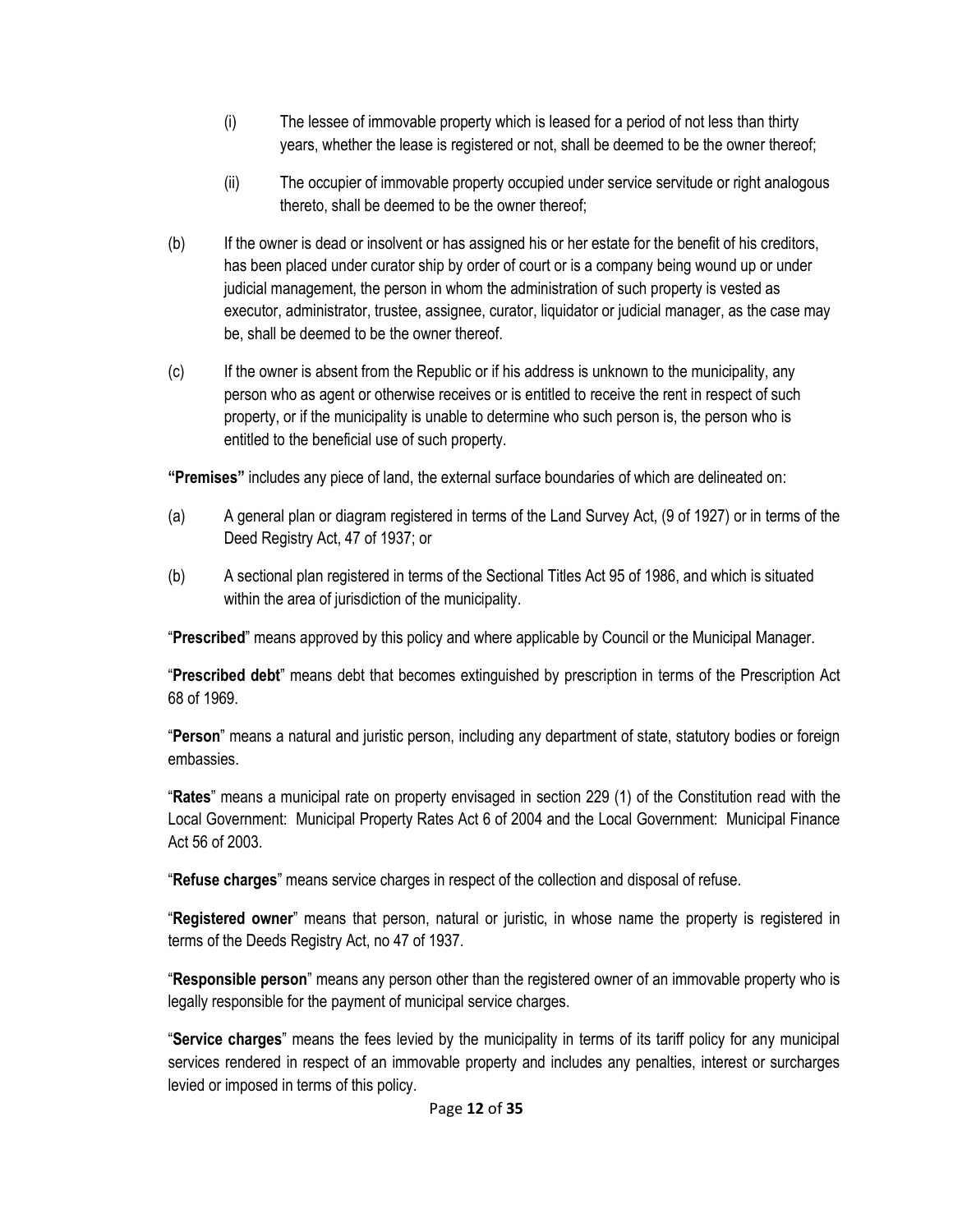"**Service delivery agreement**" means an agreement between the municipality and an institution or persons mentioned in section 76(b) of the Local Government: Municipal Systems Act 32 of 2000.

"**Sewerage charges**" means service charges in respect of the provision of sewerage services.

"**Sundry customer accounts**" means accounts raised for miscellaneous charges for services provided by the municipality or charges that were raised against a person as a result of an action by a person, and were raised in terms of Council's policies, bylaws and decisions.

"**Supervisory authority**" means the Executive Mayor of the municipality or his or her nominee, acting in terms of Section 99 of the Municipal Systems Act 32 of 2000.

**"Tariff"** means the scale of rates, taxes, duties, levies or other fees which may be imposed by the municipality in respect of immovable property or for municipal services provided.

**"Tariff Policy**" means a Tariff Policy adopted by the Council in terms of Section 64 of the Local Government: Municipal Systems Act 32 of 2000.

**"User"** means the owner or occupier of a property in respect of which municipal services are being rendered.

**"Water charges**" means service charges in respect of the provision of water.

# 4. **CREDIT CONTROL AND REVENUE COLLECTION PRINCIPLES**

# 4.2 **PRINCIPLES**

- 4.2.1 The administrative integrity of the Municipality must be maintained at all costs. The democratically elected officials (Councillors) are responsible for policy-making, while it is the responsibility of the Municipal Manager to execute these policies.
- 4.2.2 Billing is to be accurate, timeous and understandable.
- 4.2.3 Enforcement of payment must be prompt, consistent and effective.
- 4.2.4 The consumer is entitled to reasonable access to pay points and to a variety of reliable payment methods
- 4.2.5 The consumer is entitled to an efficient, effective and reasonable response to complaints and appeals, and should suffer no disadvantage during the processing of a reasonable request or appeal.
- 4.2.6 The collection process will be efficient and cost-effective and all costs incurred by Council relating to the credit control and debt collection process shall be recovered from the consumer.
- 4.2.7 Although consumer care and debt collection are inter-related issues, they should be performed by two separate divisions
- 4.2.8 Indigent households will be identified and supported. Welfare is to be separated from tariff and credit control issues and will be supported by appropriate and affordable policies and practices. Indigent support will be introduced within council's financial ability
- 4.2.9 Targets for performance in both consumer service and debt collection will be set and pursued and remedies implemented for non-performance.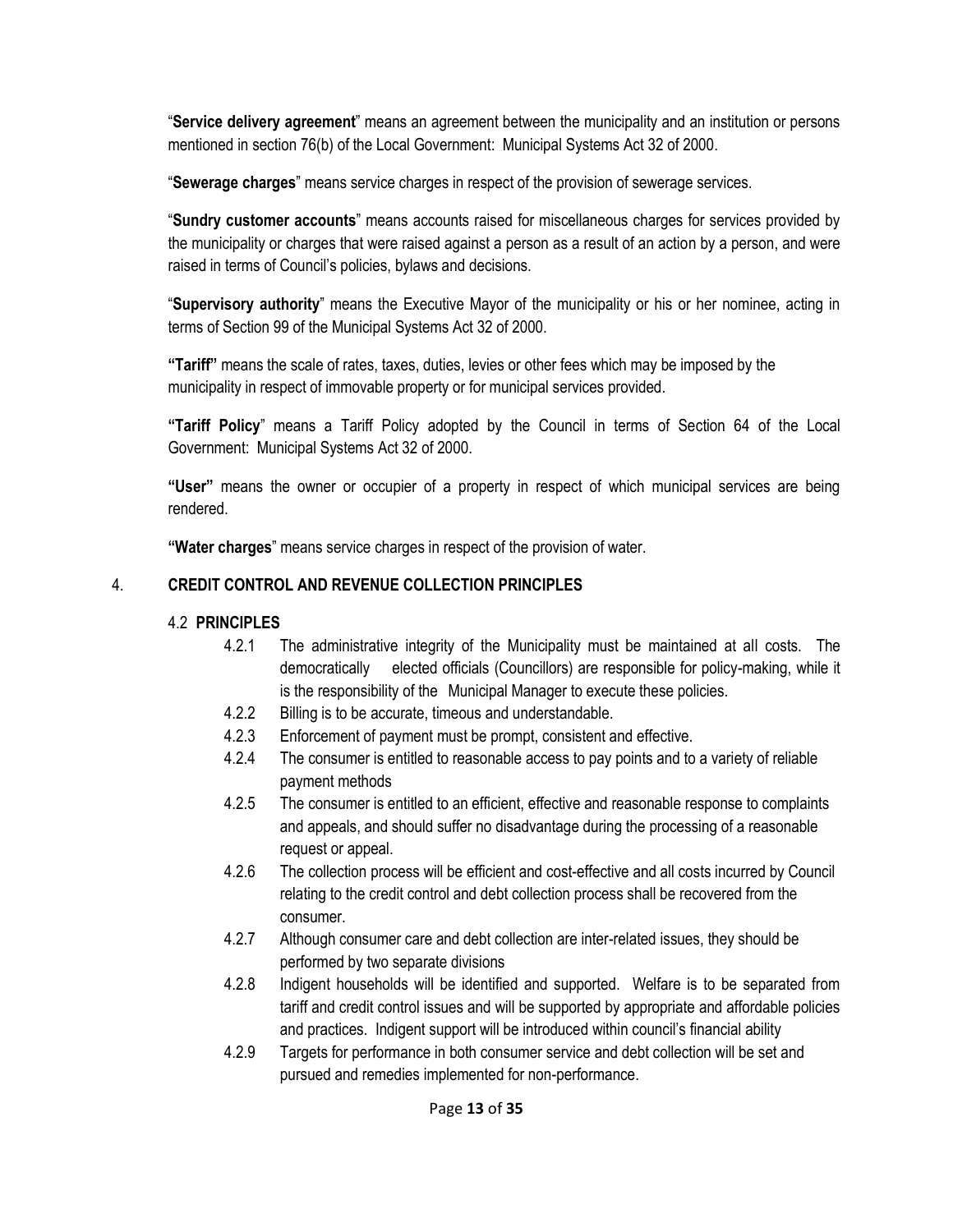- 4.2.10 Human dignity must be upheld at all times.
- 4.2.11 The level of services provided to consumers who regularly default will be reduced.
- 4.2.12 The policy must be implemented with equity, fairness and consistency

# **4.3 PAYMENT AND NON-PAYMENT**

- 4.3.1 Consumers may be referred to  $3<sup>rd</sup>$  party debt collection agencies and may be placed on a national credit rating listing.
- 4.3.2 Fraud/criminality will lead to loss of rights and heavy penalties and/or public prosecution
- 4.3.3 Incentives and disincentives may be used in collection procedures
- 4.3.4 Interest charges will be levied on overdue accounts at the rate determined by Council from time to time. Interest will be levied from the due date if not paid by the following due date and will be calculated for a full month(s) irrespective of when payment is made. The interest charged will appear in the following month's account.
- 4.3.5 As part of the arrangements made to repay debt the consumer may be required to cooperate with any reasonable measures that might be required to reduce the level of use of consumptive services to affordable levels.
- 4.3.6 Debts and arrangements to repay debts shall be treated holistically, but different repayment periods or methods may be determined for different types of service,
	- c) Initial payment of  $25\%$  for household consumers of the arrears interest included, repayment up to **12 months** and;
	- d) Initial payment of 25% for business of the arrears interest included, repayments for up to **6 months.**
	- e) If a consumer makes initial payment of 50% of his/her debt excluding interest, the interest charged will be written-off after repayment arrangement have been made with the Municipality.
- 4.3.7 The arrangement to be effective, the consumer shall service his/her current debt.

# **4.4 NEW ACCOUNT**

- 4.4.1 All consumers must complete an official application form formally requesting the municipality to connect them to service supply lines.
- 4.4.2 By completing the prescribed application form for the provision of municipal services the customer of services enters an agreement with the municipality. Such agreement does not constitute a credit facility envisaged in terms of section 8(3) of the National Credit Act (NCA) but shall be incidental credit as envisaged in terms of section 4(6)(b) of the NCA, to which the NCA will only apply to the extent as stipulated in section 5 of the NCA.
- 4.4.3 A copy of the application form, conditions of services and extracts of the relevant council's credit control and debt collection policy and by-laws must be handed to every consumer on request at such fees as may be determined by Council from time to time.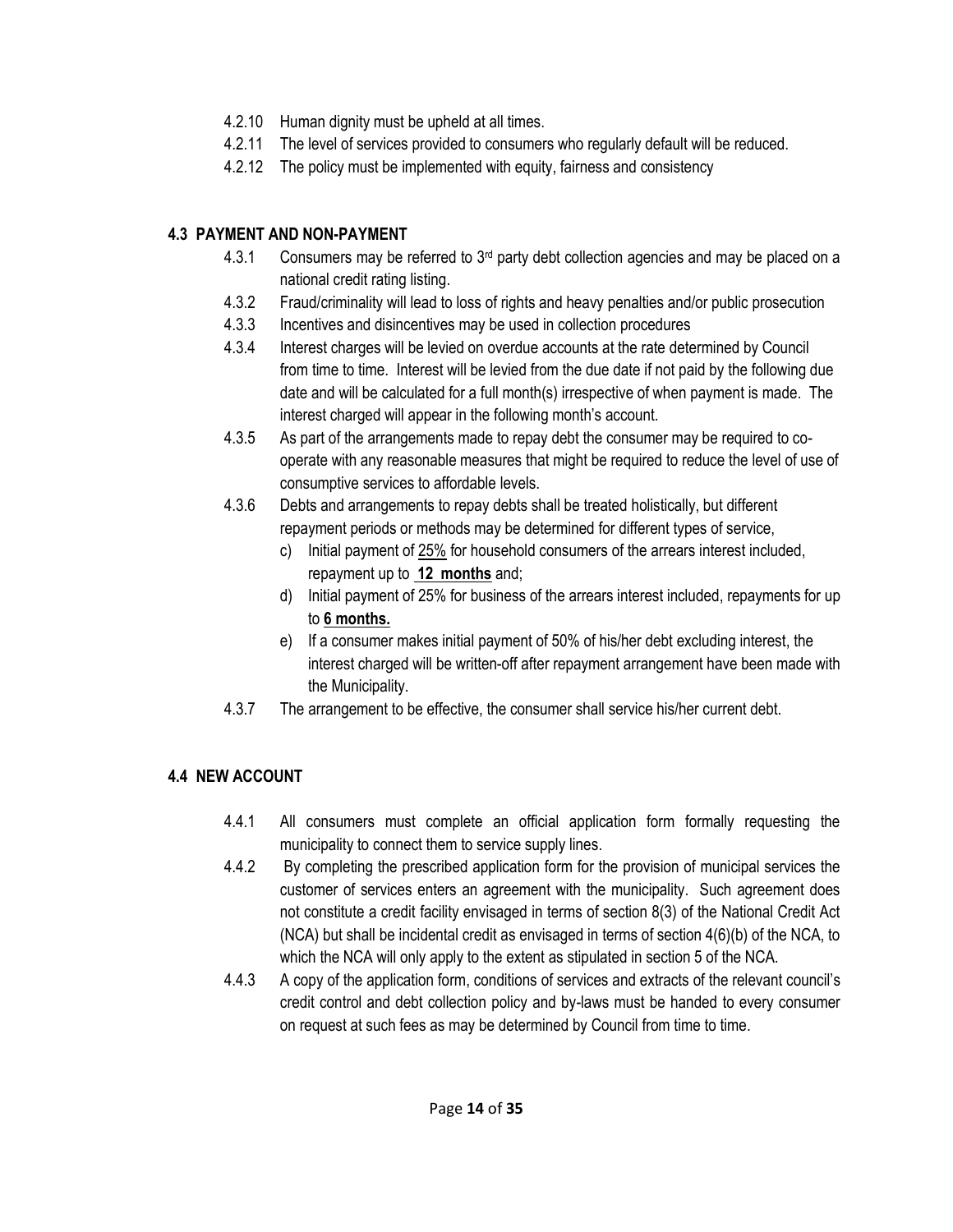- 4.4.4 Application forms will be used to categorise consumers, to determine the amount of the deposit payable by the consumer and whether the customer qualifies for indigent support, pre-payment or credit meters. (Annexure A)
- 4.4.5 New applications for services will be subject to prescribed credit information and outstanding amounts will be transferred to the new account. All information furnished on the application form may be verified by Council with any or all data information institutions, credit information bureau and/or any financial institutions as may be deemed necessary by Council in determining the applicant's credit worthiness. (Annexure A).
- 4.4.6 Depending on Credit Rating Council may provide reduced levels of service to manage the debt growth.
- **4.4.7 The owner and the occupier shall be jointly and severally liable for the payment of the all municipal services and charges. It is the duty of the owner to ensure that all the times that the occupier of the premises is not in arrears with the payments.**
- **4.4.8 The municipality will not render any municipal services to new customer in the event that the previous account is not fully paid up or payment arrangement has been made.**
- **4.4.9 The outstanding amount/s must be paid before continuation of the new agreement.**

# 5.1 **DUTIES AND FUNCTIONS OF COUNCIL**

- 5.1.1 To approve a budget consistent with the needs of communities, ratepayers and residents
- 5.1.2 To impose rates and taxes and to determine service charges, fees and penalties to finance the budget within the affordability of the consumers.
- 5.1.3 To provide sufficient funds to give access to basic services for the poor.
- 5.1.4 To provide for a bad debt provision, in line with the affordability payment record of the community, ratepayers and residents, as reflected in the financial statements of the municipality.
- 5.1.5 To set an improvement target for debt collection, in line with acceptable accounting rations
- 5.1.6 To set performance targets and monitor the performance of the Municipal Manager regarding credit control and debt collection.
- 5.1.7 To improve a reporting framework for credit control and debt collection.
- 5.1.8 To consider and approve by-laws to give effect to the Council's policy.
- 5.1.9 To revise the budget should Council's targets for credit control and debt collection not be met.
- 5.1.10 To take disciplinary action against councillors, officials and agents who do not execute council policies and by-laws
- 5.1.11 To delegate the required authorities to monitor and execute the credit control and debt collection policy to the Municipal Manager and Chief Financial Officer respectively
- 5.1.12 To provide sufficient capacity in the Directorate: Finance for effective and efficient credit. control and debt collection
- 5.1.12 To review and evaluate the policy to improve the efficiency of council credit control and debt collection mechanism, at least once a year.

# 5.2 **Duties and functions of the Executive Mayor**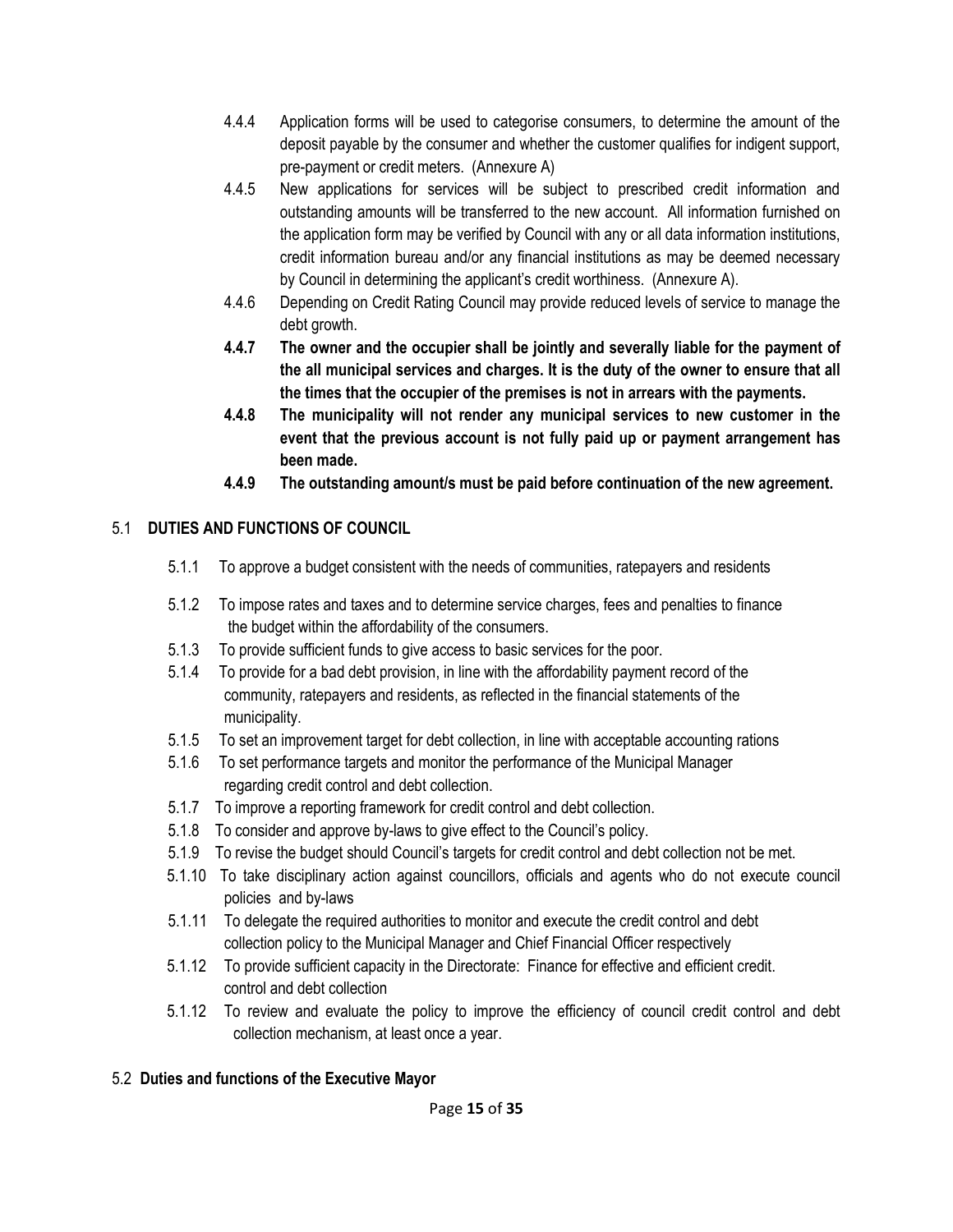- 5.2.1 To oversee and monitor the implementation and enforcement of this policy and by-laws enacted to give effect
- 5.2.2 To monitor the performance of the Municipal Manager in implementing the policy and by-laws.
- 5.2.3 To report to Council

#### 5.3 **Duties and functions of the Municipal Manager**

- 5.3.1 To implement good customer care management.
- 5.3.2 To implement Council's credit control and debt collection policy.
- 5.3.3 To install and maintain an appropriate accounting system.
- 5.3.4 To bill consumers on a monthly basis
- 5.3.5 To demand payment on due dates.
- 5.3.6 To raise penalties for defaults.
- 5.3.7 To appropriate payments received.
- 5.3.8 To collect outstanding debt after the due date.
- 5.3.9 To provide different payment methods
- 5.3.10 To determine credit control measures
- 5.3.11 To determine work procedures for public relations, arrangements, disconnections of services, summonses, attachments of assets, sales in execution, write-off of debts, sundry debtors and legal processes.
- 5.3.12 To delegate certain functions to senior managers.
- 5.3.13 To appoint firm/s of attorneys or collection agents to assist with the execution of his/her duties, where necessary.
- 5.3.14 To set performance targets for staff.
- 5.3.15 To appoint staff to execute Council's policy and by-laws in accordance with Council's staff policy.
- 5.3.16 To determine control procedures.
- 5.3.17 To report to the Finance Committee, who in return will report to the Executive Mayor.

# 5.4 **Duties and functions of communities, ratepayers and residents**

- 5.4.1 To fulfil certain responsibilities, as brought about by the privilege and or right to use and enjoy public facilities and municipal services
- 5.4.2 To pay service fees, rates on property and other taxes, levies and duties imposed by the municipality.
- 5.4.3 To observe the mechanisms and processes of the municipality in exercising their rights.
- 5.4.4 To allow municipal officials reasonable access to their property to execute municipal functions.
- 5.4.5 To comply with the by-laws and other legislation of the municipality.
- 5.4.6 To refrain from tampering with municipal services and property.
- 5.4.7 To notify the Municipality of any default meters, abuse of Municipal property and tampering.

# 5.5 **Duties and functions of Ward Councillors and Political parties**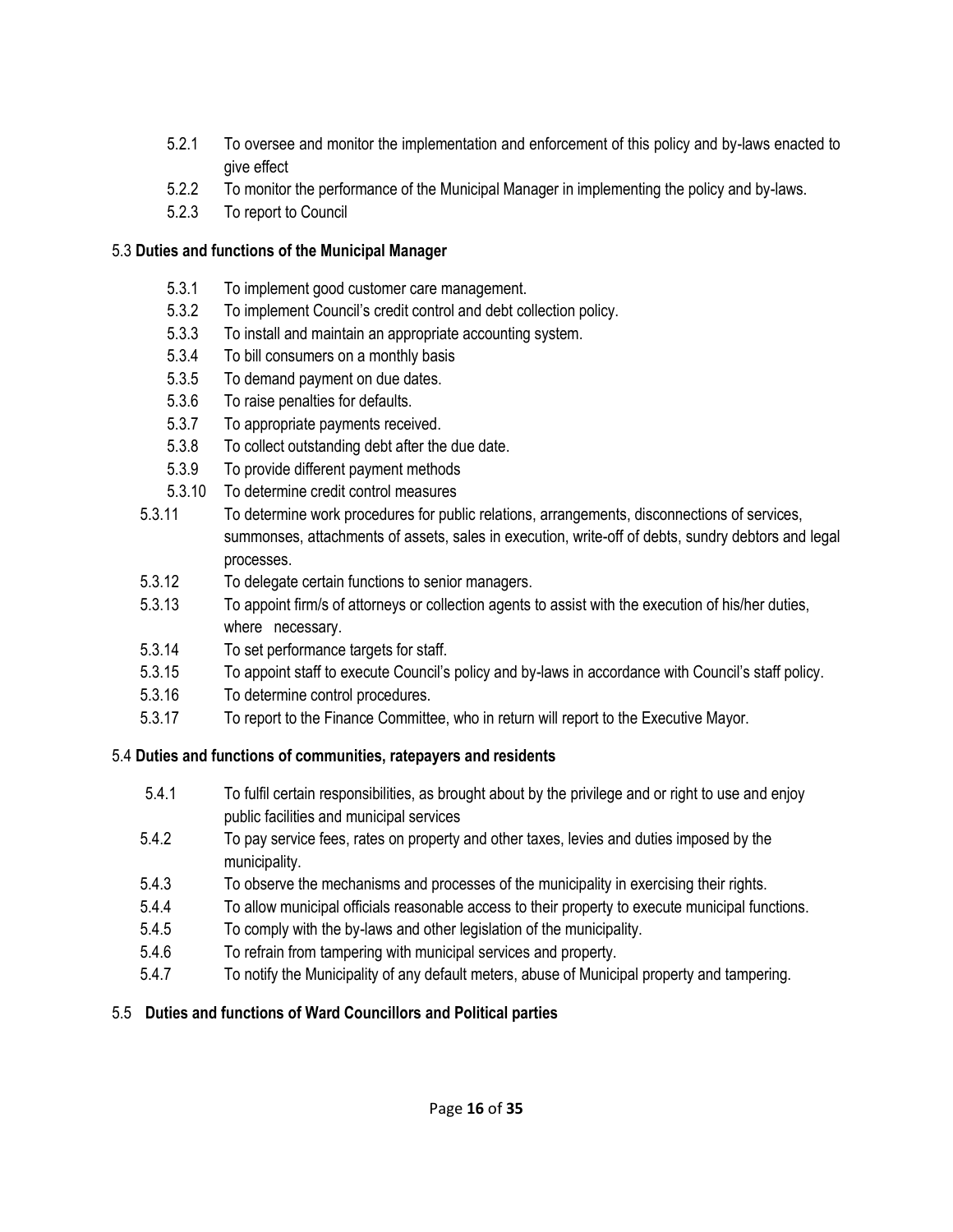- 5.5.1 To hold regular ward meetings, at least quarterly, to inform the local community of at least the costs of service provision, the reason for payment of services charges and taxes and the manner in which the money received by the municipality is utilized
- 5.5.2 To adhere to and convey council policies to residents and ratepayers.
- 5.5.3 To adhere to council's code of conduct for councillors.
- 5.5.4 To confirm the status of indigents consumers.

# **6. CREDIT CONTROL AND DEBT COLLECTION**

#### **ENFORCEMENT MECHANISMS**

- 6.1 Water, electricity and other services.
- 6.1.1 The municipality shall provide all customers with a monthly consolidated account for municipal service rendered, which account shall be generated on a monthly basis in cycles of approximately thirty (30) days **by postage or email or short message system depending on the contact details available to the Municipality. It is the responsibility of the customer to obtain the copy of the account in the event that the customer does not receive the account prior to the due date. In terms of section 27(2) of MPRA - A person or customer is liable for payment of rates whether or not that person has received a written account of not.**
- 6.1.2 The monthly consolidated account can include property rates charges, in which case they shall comply with section 27 of the Municipal Property Rates Act No. 6 of 2004.
- 6.1.3 Accounts must be paid by the due date shown on the account; however the account must be paid on the last day of month. Consumers who are in arrears with their municipal account will have their supply of electricity and water, and other municipal services, suspended, restricted or disconnected.
- 6.1.4 All accounts are payable as above regardless of the fact that the customer has not received the account, the onus being on the customer to obtain a copy of the account before the due date. **The non-payment will institute automatic disconnection of services.**
- 6.1.5 Payments received in respect of rates and service charges will be allocated by the municipality entirely within its discretion, on the account of the customer.
- 6.1.6 Part payment received on an account shall be allocated firstly to reduce any penalty charges that may have accrued on the account.
- 6.1.7 An account rendered to a customer by the municipality in respect of rates or municipal services, including the collection and disposal of refuse, electricity, water and sewerage services shall be paid by the due date.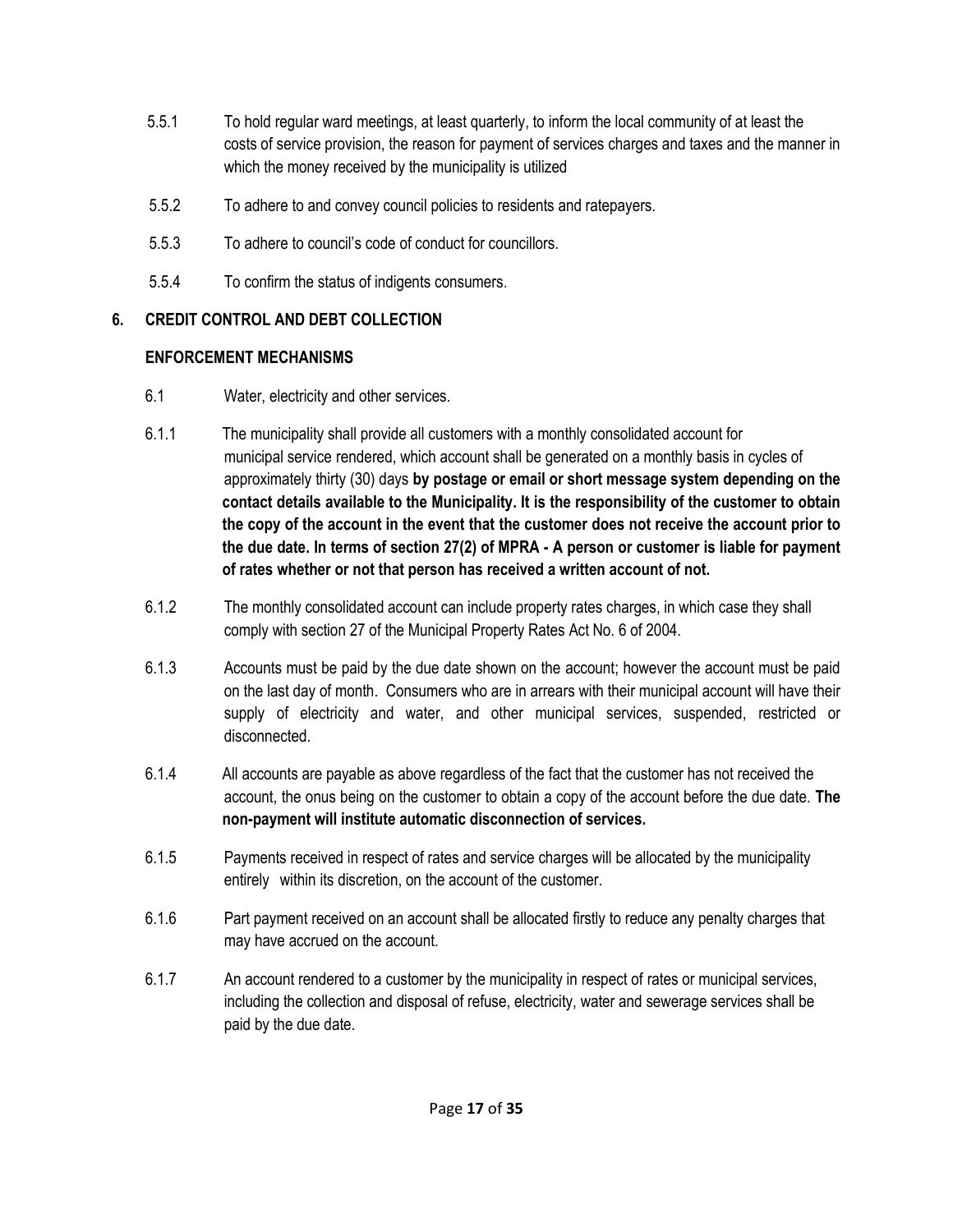- 6.1.8 EFT payments or payments made through agents must reflect in the municipal bank account on the due date appearing in the customers' municipal account statement, otherwise shall be deemed to be late.
- 6.1.9 Payments must be received on or before the due date at a municipal pay point by the close of business. Payment received after such, shall be deemed to be late.
- 6.1.10 If the customer pays using a debit card or credit card etc. From third parties, the customer will be responsible for all of the costs.
- 6.1.11 If the customer fails to pay any account within a period of seven (7) days after the expiry of the due date, then: -
	- (a) The municipality may limit, disconnect or discontinue the supply of electricity or water to the immovable property in question; and
	- (b) The Chief Financial Officer or any duly authorized person may instruct attorneys to recover the outstanding amounts owed.
- 6.1.12 The limitation, disconnection or discontinuation of the supply of electricity or water shall be effected in the manner that is customarily used or by taking such reasonable and lawful steps as may be necessary.
- 6.1.13 Any disbursements or charges incurred or raised in respect of the limitation, disconnection or discontinuation of the supply of electricity or water shall be paid by the customer.
- 6.1.14 Prior to the limitation, disconnection or discontinuation of the supply of electricity or water, the municipality shall: -
	- (a) provide the customer with adequate notice, including:
		- (i) the date of the proposed limitation, disconnection or discontinuation;
		- (ii) the reason for the proposed limitation, disconnection or discontinuation;
		- (iii) the place at which the customer can challenge the basis of the proposed limitation, disconnection or discontinuation; and
- 6.1.15 If a customer unlawfully reconnects or attempts to reconnect a supply of electricity or water that has been limited, disconnected or discontinued, then-
	- (a) The municipality may disconnect or discontinue the supply entirely by removing the service connection from the premises; and
	- (b) Any disbursements, penalties or reconnection charges, together with any outstanding amounts owed in respect of rates or municipal services, must be paid in full or approved arrangement before a reconnection can be made.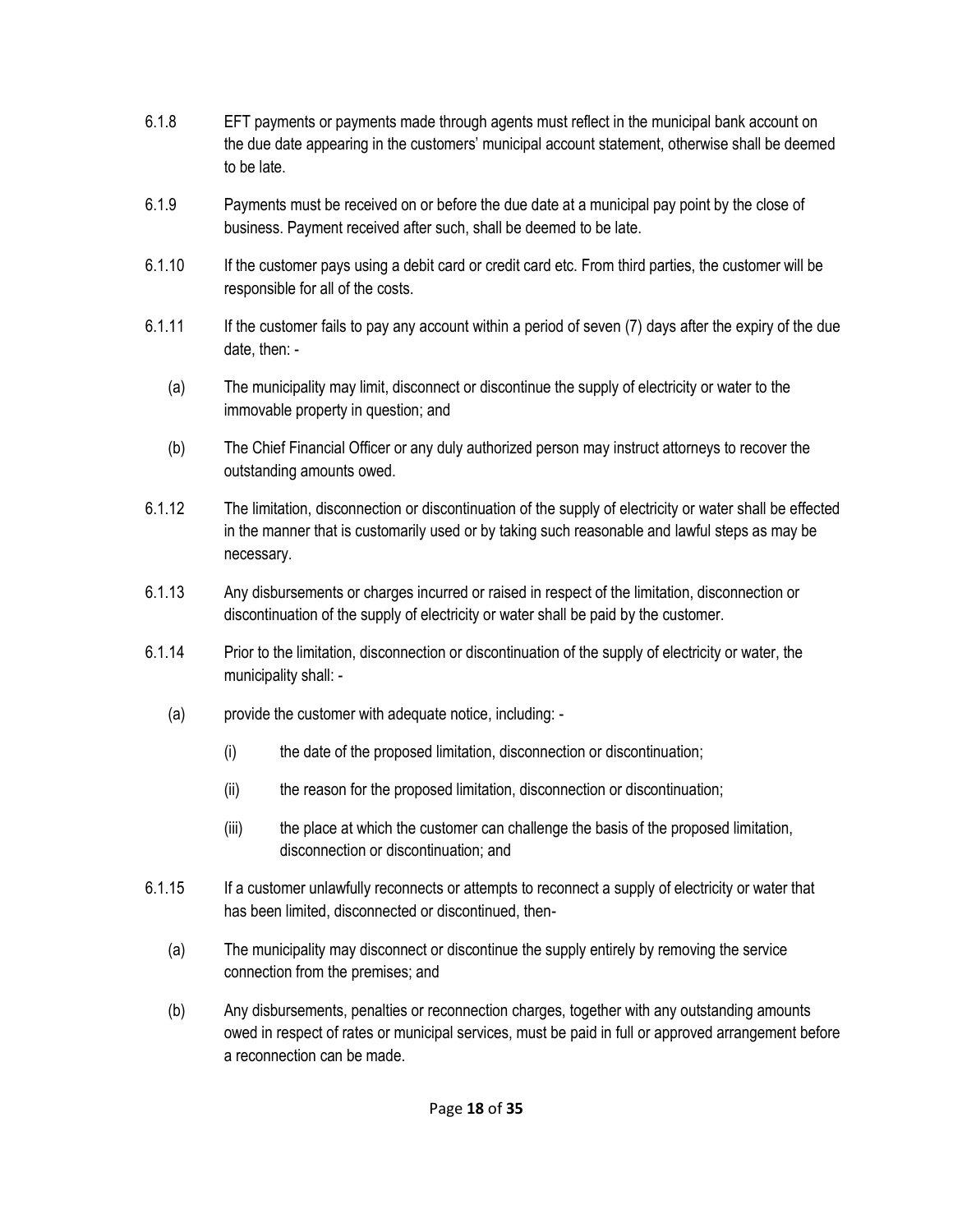- 6.1.16 A notice shall be left at the property advising that the supply has been disconnected, warning that all electric points should be considered live and that all water outlets should be limited. The notice must also advise that the supply will only be reconnected after the total balance of the amount specified in the notice, as well as the prescribed reconnection fee has been paid. The notice must also warn of the consequences of unauthorized reconnection.
- 6.1.17 The Chief Financial Officer or delegated person shall have the authority to approve arrangements for delayed payment in terms of this policy.
- 6.1.18 Subject to Council's capacity at the time to restore such service, disconnected services will be restored within a 24hrs (48hr for illegal connection) of time after the consumer produces proof of payment of the required amount. Services will only be restored during the official business hours of Council, except in the case of an emergency (in the discretion of Council), when an additional after hours' fee will be charged as prescribed by Council.
- 6.1.19 the onus is always on the consumer to request reconnection and prove payment.
- 6.1.20 Council reserves the right to deny or restrict the sale of electricity or restrict the sale of water to consumer who are in arrears with their rate or other municipal charges. The cost of the restriction or disconnection, and the reconnection, will be determined by tariffs agreed by Council, and will be payable by the consumer.
- 6.1.21 Should a consumer default in terms of an arrangement, Council may refuse further extension of payment and the full outstanding amount due to Council will be payable. The full outstanding amount will be payable before services are reconnected.
- 6.1.22 Consumers who make no further use of any services but still owe an amount are classified as inactive and who, after the rendering of a second inactive account to their latest known postal addresses, shall be handed over to the internal collections division. Should no payment be received in response to a letter of demand addressed to the above-mentioned address, the particulars of the consumer and the fact of non-payment shall be listed with ITC (Information Trust Corporation). If the outstanding amount warrants it, further legal action may be instituted for recovery of the outstanding balance.
- 6.1.23 The municipality must provide an owner of a property in its jurisdiction with copies of accounts sent to the occupier of the property for municipal services supplied to the property if the owner requests such accounts in writing from the municipality.
- 6.1.24 The municipality must provide an owner of a property in its jurisdiction with copies of any agreement entered into with the occupier of the property for the payment of an outstanding account if the owner requests such agreement in writing from the municipality.
- 6.1.25 Alternatively to sub-section 6.1.12 above, the municipality may recover tenants arrears in whole or in part from owner of the Immovable property, despite any contractual obligation to the contrary on the tenant or occupier.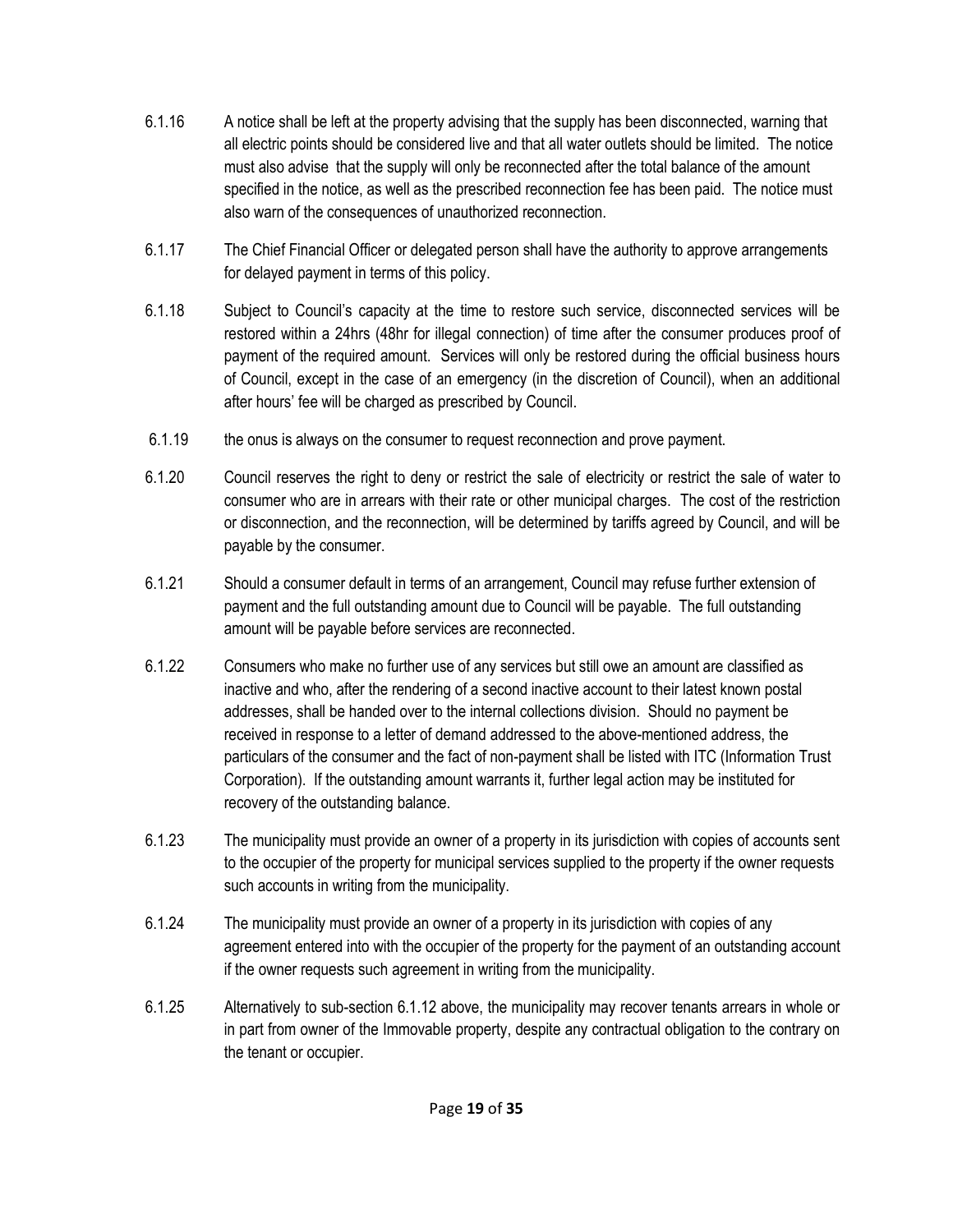#### 6.2 **Deposits**

| 6.2.1      | <b>Domestic Consumers</b>                                                                                                                                      |
|------------|----------------------------------------------------------------------------------------------------------------------------------------------------------------|
| 6.2.1.1    | A non-interest bearing deposits are payable for all services rendered.                                                                                         |
| 6.2.1.2    | All deposits will be adjusted annually with a rate to be determined by Council.                                                                                |
| 6.2.1.3    | When a consumer default payment, the deposit will be adjusted/recalculated as follows:                                                                         |
| 6.2.1.3.1. | Default payment by a consumer on services rendered will be adjusted during July equal to the<br>average consumer account of the last 12 months.                |
| 6.2.1.4    | The increased deposits may be payable in 4 months where the increase in deposit is more than<br>R1000.00.                                                      |
| 6.2.1.5    | Deposits will not be adjusted downwards.                                                                                                                       |
| 6.2.1.6    | No arrangement can be made on deposits for new consumer agreement.                                                                                             |
| 6.2.1.7    | Consumer deposits for consumers who pay their consumers account in time and does not become<br>in default will maintain the status quo of the initial deposit. |
| 6.2.1.8    | Should the consumer appear in the cut-off list more than 3 months the consumer will be move from<br>conventional to pre-paid meter.                            |
| 6219       | When a new consumer occupies a property after official work hours the electricity supply will                                                                  |

- **6.2.1.9 When a new consumer occupies a property after official work hours the electricity supply will be connected and the occupant has until 10:00 on the following work day to enter into the necessary consumer agreement with the municipality.**
- **6.2.1.10 Should the consumer not pay the deposit and the normal connection fee before 10:00 on the following work day such consumer would be disconnected and held liable for a further reconnection fee.**

#### 6.2.2 **Non-Domestic Consumers**

- 6.2.2.1 Deposits are payable for all services rendered in respect of water and electricity except in areas where such deposits were not payable at the date of introduction of this policy.
- 6.2.2.2 All deposits will be adjusted annually with a rate to be determined by council.
- 6.2.2.3 When a consumer default payment, the deposit will be adjusted/recalculated as follows:
- 6.2.2.3.1 Default payment by a consumer with electricity services rendered: Two times the amount of the highest consumption over the previous 4 months, for electricity and water, x 100%.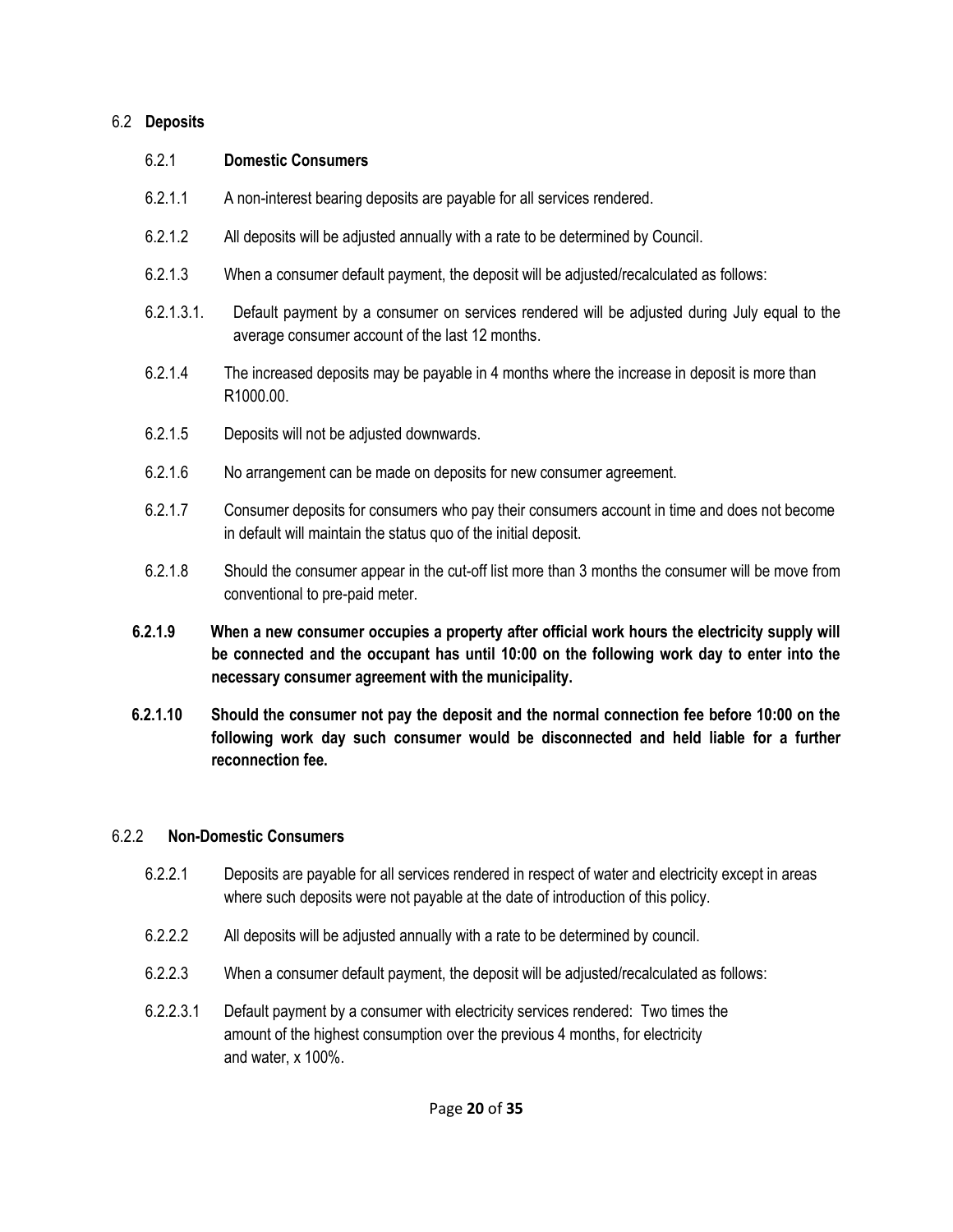- 6.2.2.3.2 Default payment by a consumer for water services rendered: Two times the amount of the highest consumption over the previous 4 months for water, x 100%.
- 6.2.2.4 Deposits will not be adjusted downwards.
- 6.2.2.5 Consumer deposits for consumers who pay their consumers account in time and does not become in default will maintain the status quo of the initial deposit.
- 6.2.2.6 Demand and KVA meters deposit's to be recalculated after 3 months according average use.
- 6.2.2.7 A phase in process will be undertaken over a period of 3 years from the date of implementation of this policy with regards to accounts that were opened previously without or lesser deposit as compared to the current deposits to ensure that all deposits are valued in the present value.
- 6.2.2.8 That all consumer deposits appearing on the cutting lists be dealt with according to Council policies and by-laws.
- 6.2.2.9 The System should prompt the user to fill in all mandatory fields completely and accurately, i.e. Identity Number, Postal and Physical addresses, etc.

# **6.2.3 No deposit is required if agreement is in the name of a government department.**

#### **6.2.4 Unknown Deposits**

- **6.2.4.1 Any deposits uncleared or not claimed by the customer for the period longer than 12 months will be written off to the municipal revenue.**
- **6.2.4.2 The advert to be made on local newspaper inviting the public to claim from unknown deposits.**
- **6.2.4.3 Any valid claim from deposits already written off to municipal revenue will be reversed against accumulated surplus and customer account credited accordingly.**

# 6.3 **Property Rates**

Annual Rates (and other annual levies)

- 6.3.1 Payments received in respect of rates and service charges will be allocated by the municipality entirely within its discretion, on the account of the customer.
- 6.3.2 Part payment received on an account shall be allocated firstly to reduce any penalty charges that may have accrued on the account.
- 6.3.3 The municipality may utilize the procedures prescribed in terms of section 6.1 of this policy to recover rates arrears from the owner of immovable property.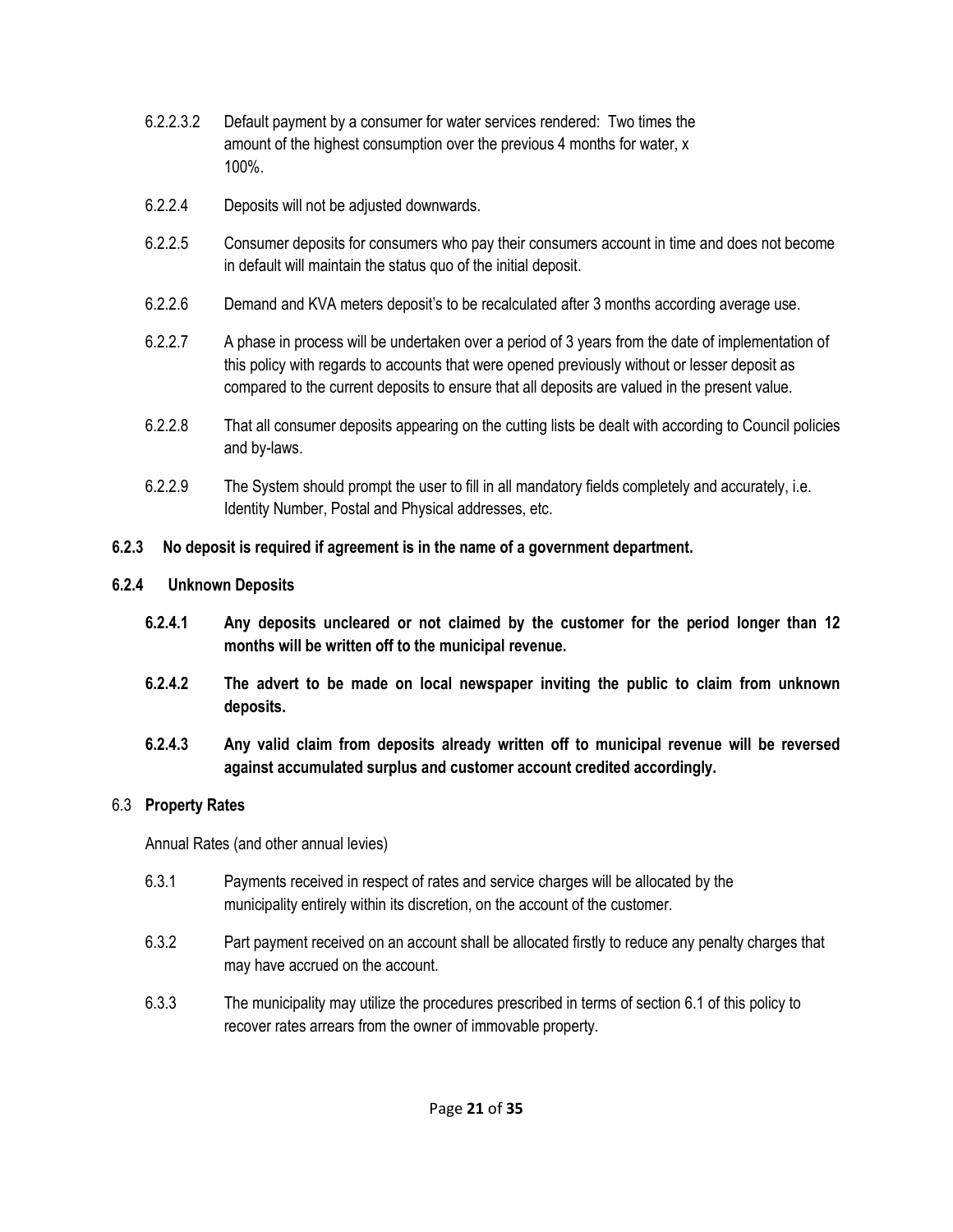- 6.3.4 Any limitation, disconnection or discontinuation of the electricity or water supply, for the purposes of sub-section 6.1.2 shall be effected subject to the requirements contained in section 6.1 of this policy.
- 6.3.5 If the account is not paid by the due date as displayed on the account a notice shall be issued showing the total amount owed to Council.
- 6.3.6 If the account is not settled or there is no response from the consumer to make acceptable arrangements to repay the debt, summons may be issued and the legal process followed. In instances where the rates debt is in respect of Municipal property sold by suspensive sale agreement or in terms of a lease agreement, the collection thereof will be done in terms of the Deed of Sale or lease agreement or any subsequent applicable written agreement between Council and the customer.
- 6.3.7 During the process of debt collection, Council shall within reason give consumer an opportunity to make arrangements for payment of arrear accounts without having to resort to sales in execution, which shall be utilized as a last resort.
- 6.3.8 Council shall however not hesitate to proceed with sales in execution where no arrangements have been or where alternatives provided by Council from time to time are not used.
- 6.3.9 Alternatively to sub-section 6.1.12 above, the municipality may recover rates arrears in whole or in part from a tenant or occupier of the Immovable property, despite any contractual obligation to the contrary on the tenant or occupier.
- 6.3.10 The municipality may recover an amount only after the municipality has served a written notice on the tenant or occupier.
- 6.3.11 The municipality may, despite the Estate Agents Affairs Act 1976, recover the amount due for rates on a property in whole or in part from the agent of the owner, if this is more convenient for the municipality.
- 6.3.12 The municipality may recover the amount due for rates from the agent of the owner only after it has served a written notice on the agent.
- 6.3.13 The agent must, on request by the municipality, furnish the municipality with a written statement specifying all payments for rent on the property and any other money received by the agent on behalf of the owner during a period determined by the municipality.
- 6.3.14 The amount the municipality may recover from the agent is limited to the amount of any rent or other money received by the agent on behalf of the owner, less any commission due to the agent.
- 6.3.15 Interest will be charged on all overdue accounts as annually determined on 1 July of the new financial year.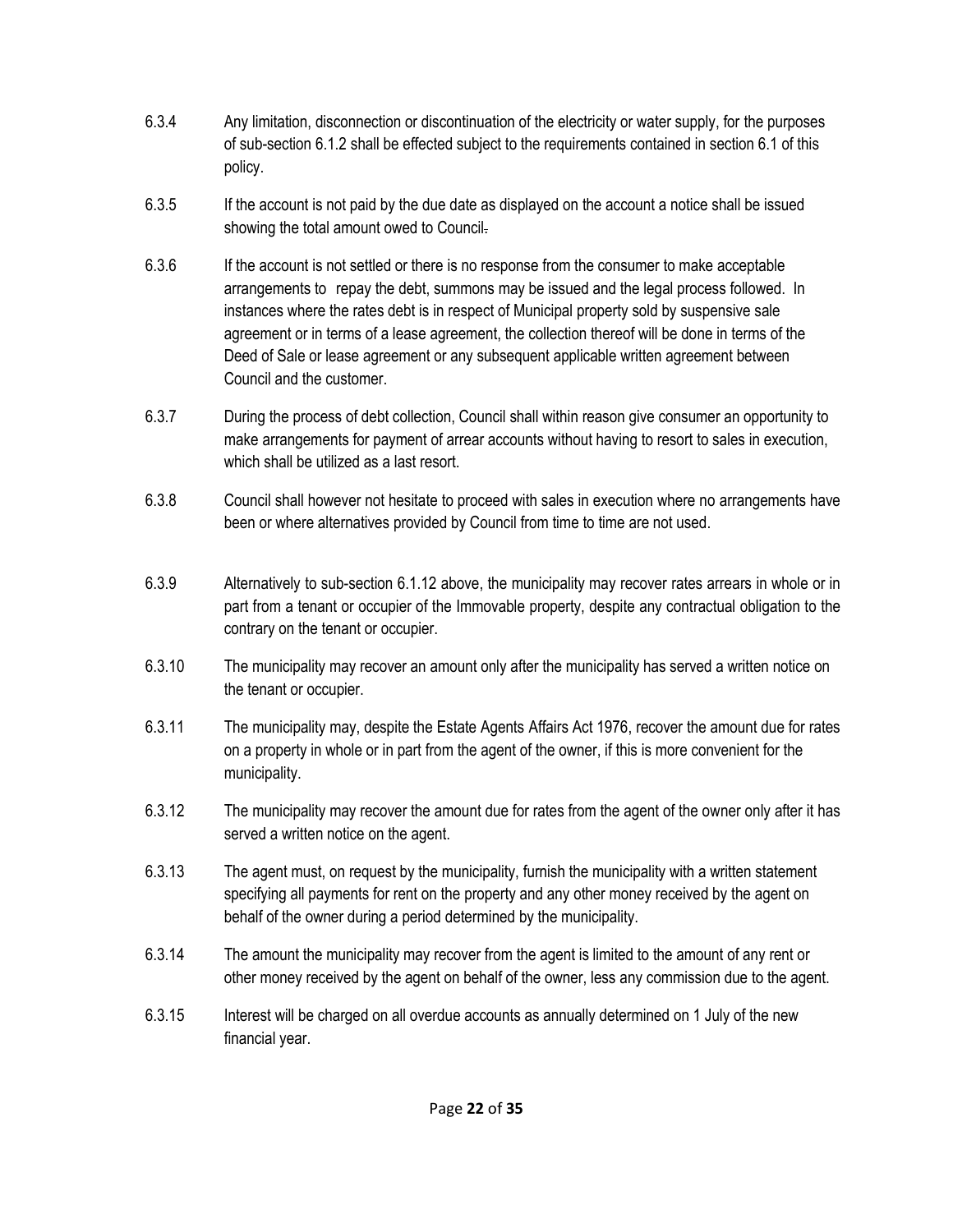6.3.16 If a consumer's account is in arrears for 30 days, a notice shall be delivered to the consumer demanding payment of the arrear amount. The consumer will be deemed to have received the notice on the same day if delivered by hand, e-mail or fax, on the third day after date of posting if posted by ordinary mail and on the fourth day after date of posting if posted by registered mail.

> Should the consumer fail to pay the arrears by the due date stipulated in the notice, the full outstanding balance of the annual rates shall become due and payable and Council may institute legal action for the recovery thereof.

#### 6.4 **Sundry and housing accounts**

- 6.4.1 A letter of demand shall be forwarded in respect of all accounts 30 days in arrears and should payment not be received by the due date, legal action may be instituted forthwith. The debtor will be deemed to have received the notice on the same day if delivered by hand, e-mail or fax, on the third day after date of posting if posted by registered mail.
- 6.4.2 Property purchased from Council by way of suspensive sale agreement shall be repossessed in terms of the written agreement.
- 6.4.3 Once a property has been repossessed, the debtor will not be eligible for reinstatement of the interest on overdue accounts agreement or to purchase another property from Council by way of suspensive sale agreements.

#### 6.5 **Interest on overdue accounts**

6.5.1 Interest will be raised as a charge on an account not paid by the due date in accordance with applicable legislation and as determined by Council from time to time. Interest will be levied and capitalized monthly in arrears, on the monthly outstanding balance, from the due date, if not paid by the due date, and will be calculated for a full month(s). Irrespective of when payment is made. The interest charged will appear on the following month's account.

Interest may only be reversed under the following circumstances –

- a. exemptions as determined by this Policy from time to time;
- b. if the Municipality has made an administrative error on the account;
- c. where an owner takes over the debts of the tenant; and
- d. where the Municipality approves such reversal from time to time
- 6.5.2 Accounts with outstanding amounts of less than R500.00 will not be disconnected unless otherwise.

#### 6.6 **Personal contact**

- 6.6.1 Telephonic contact
- 6.6.2 Officials/agents calling on clients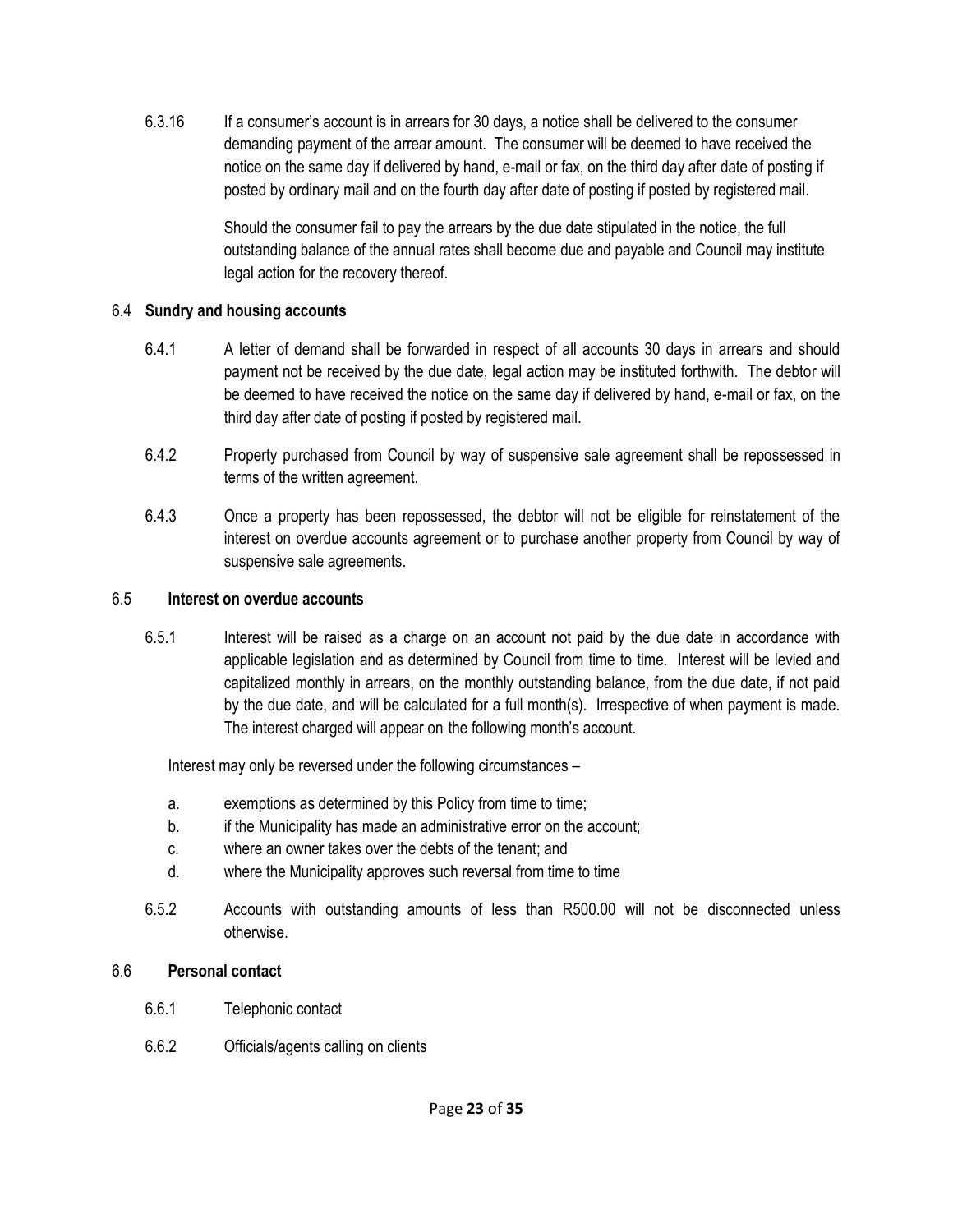- 6.6.3 Council will endeavour, within the constraints of affordability, to make personal, or telephonic contact with arrear consumers to encourage their payment and to inform them of their arrears state, and their rights (if any) to conclude arrangements or to indigence subsidies, and other related matters, and will provide information on how and where to access such arrangements or subsidies.
- 6.6.4 The municipality shall maintain a schedule of consumers with large amounts outstanding; these consumers will be monitored on a daily basis to establish if they conform to arrangements made.
- 6.6.5 Should the municipality incur costs contacting, the client will be responsible for the cost incurred,

#### 6.7 **Arrangement for default settlements (Annexure "A")**

- 6.7.1 Customers with electricity and water arrears would be converted to a prepayment meter, if and when implemented the cost of which, and the arrears total, will be paid off either by:
	- (i) Adding the debt to the arrears bill and repaying it over the agreed period; or
	- (ii) Adding the debt as a surcharge to the prepaid electricity or water cost, and repaying it with each purchase of electricity and water until the debt is liquidated.
- 6.7.2 Council reserves the right to raise the deposit requirement of debtors who seek arrangement.

#### 6.8 **The pre-payment meter system**

- 6.8.1 The following conditions are applicable where a prepayment has been installed at premises:
	- (i) The total outstanding account must be paid on or before the end of the month for which the account has been issued.
	- (ii) No prepaid electricity may be sold before the total outstanding account including the property tax account irrespective of the name of the account holder, has been paid.
	- (iii) In exceptional cases, where an account has not been handed over for collection, an authorised official can authorize the selling of electricity when;
		- The previous month must be paid in full unless a formal acknowledgement of debt is made.
		- An agreement can be made for the client to pay based on a 75/25 principle where 75% must be allocated to the combined arrear accounts and 25% towards prepaid electricity. Such an agreement is subjected to the individual status.
- 6.8.2 A customer with arrears incurred since the **July 2019** billing run who opts for the pre-payment system, will be required to repay all arrears in full before pre paid meter can be installed, or, if the amount outstanding is large and/or the customer's ability to pay is limited (because of low income, cash flow problems etc), the customer will pay **25%** of the total debt and make payment arrangement not exceeding **12 months**.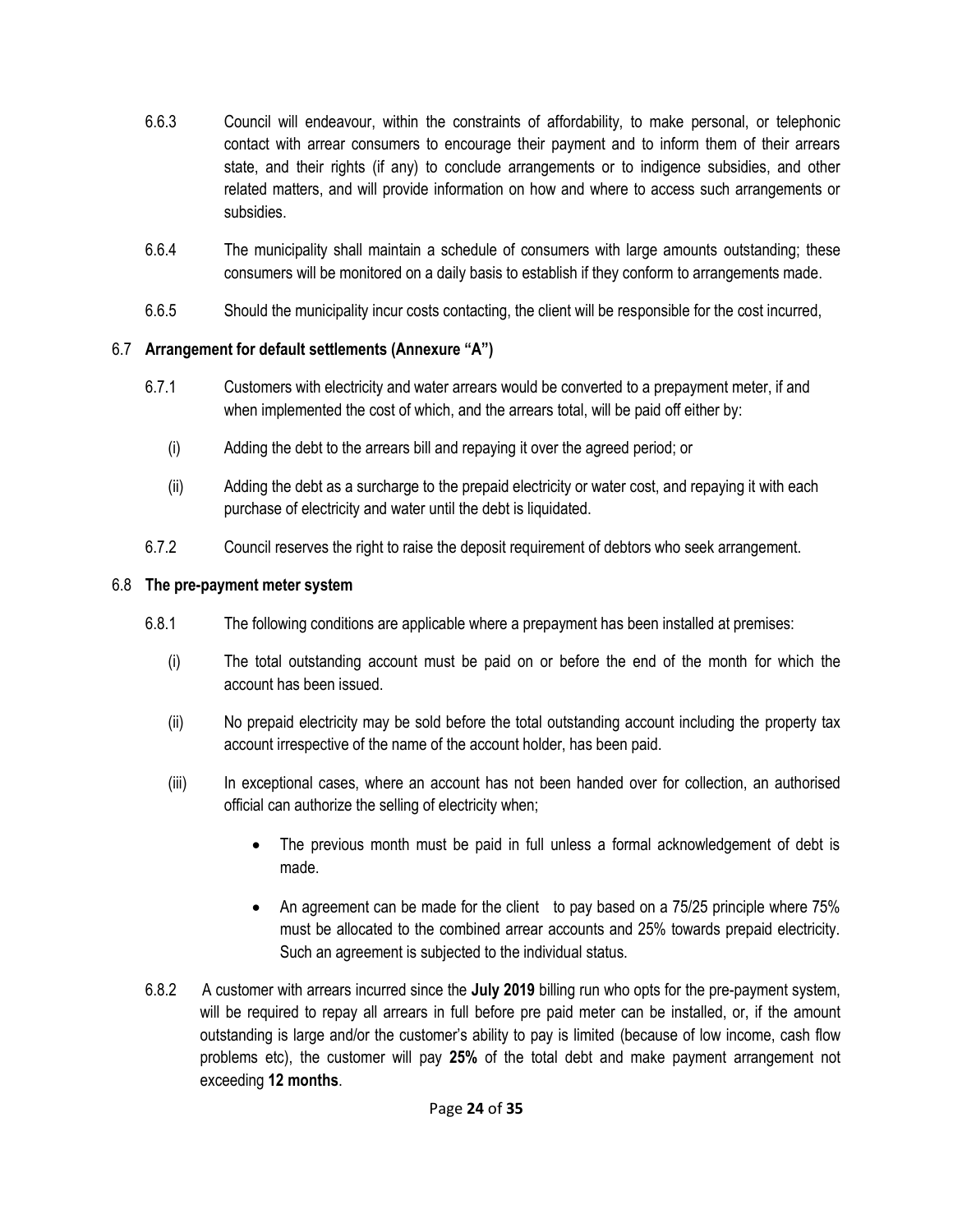6.8.3 In case where the customer is unable to pay or make arrangements due to Indigent status, the prepaid meter shall be installed and the customer will be advised to apply for the indigent subsidy

# 6.9 **DECEASED ESTATES**

- 6.9.1 The Executor of a Deceased Estate shall be liable for payment of all debts on the property.
- 6.9.2 Where the property was previously governed by the Black Administrations Act, and the estate has not yet been finalised, the occupants of the property shall be regarded as "Deemed Owners" for the purposes of the accounts only, and shall be responsible for the consolidated account, including rates.
- 6.9.4 "Deemed Ownership" does not confer any rights on the occupants other than the liability to pay the accounts.
- 6.9.5 Failure to inform the Municipality that the property forms part of a deceased estate may result in the disconnection of services, until an executor has been appointed.

# 6.10 **Legal Process / Use of attorneys / Use of credit bureaus**

- 6.10.1 Council, will, when any debtor is 90 days in arrears, commence legal process against that debtor provided the Collection Process is complied to, which process could involve final demands, summonses, judgments, garnishee and emolument attachment orders, financial enquiries and/or sales in execution of movable and immovable property.
- 6.10.2 Council will exercise strict control over this process, to ensure accuracy and legality within it, and will require monthly reports on progress from outside parties, be they attorneys or any other collection agents appointed by Council.
- 6.10.3 Council will establish procedures and codes of conduct with these outside parties.
- 6.10.4 All steps in the credit control procedure will be recorded for Council's records and for the information of the debtor.
- 6.10.5 All costs of this process are for the account of the consumers.
- 6.10.6 Individual consumer accounts are protected and are not the subject of public information. However Council may release debtor information to credit bureaus and other institutions lawfully entitled to such information. This release will be in writing and this situation will be included in Council's agreement with its consumers.
- 6.10.7 Council may consider the cost effectiveness of this process, and will receive reports on relevant matters, including cost effectiveness.
- 6.10.8 Council may consider the use of agents, and innovative debt collection methods and products. Cost effectiveness, the willingness of agents to work under appropriate codes of conduct and the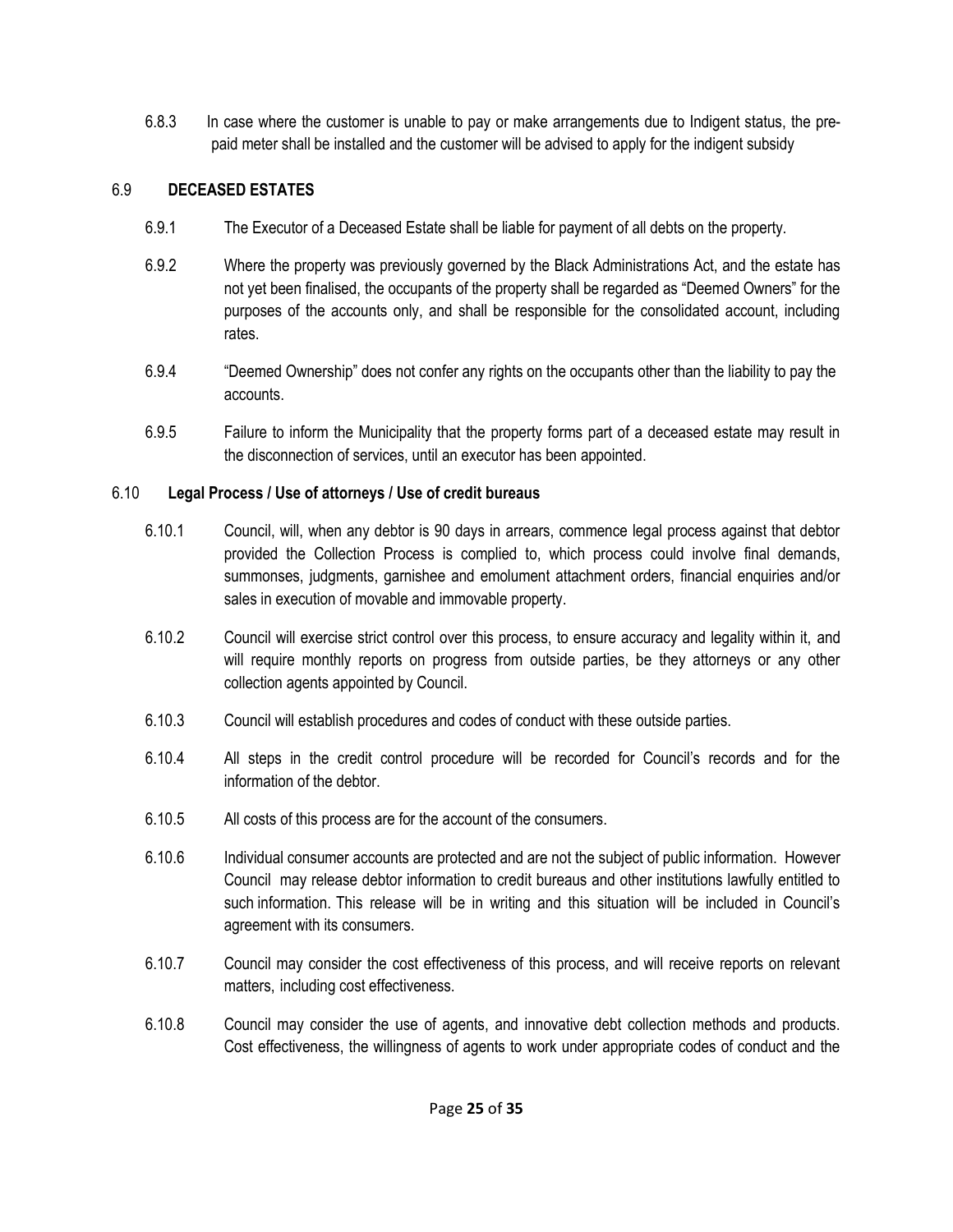success of such agents and products will be part of the agreement Council might conclude with such agents or product vendors; and will be closely monitored by Council.

- 6.10.9 Consumers will be informed of the powers and duties of such agents and their responsibilities including their responsibility to observe agreed codes of conduct.
- 6.10.10 Any agreement concluded with an agent or product vendor shall include a clause whereby breaches of the code of conduct by the agent or vendor will see the contract terminated.
- 6.10.11 Only payment in full of the outstanding balance reflected on the account shall be deemed acceptable payment before a consumer's particulars are removed from any adverse credit listing. In the case of default judgments entered into against consumers, the consumer shall at its own cost appoint an attorney to set aside the judgment, after payment of the full outstanding balance has been made to Council.

#### 6.11 **Staff and Councillors in arrears**

- 6.11.1 (i) Item 10 of Schedule 2 to the Act States that "A staff member of a municipality may not be in arrears to the municipality for rates and service charges for a period longer than three (3) months, and a municipality will deduct any outstanding amounts from a staff member's salary after this period."
	- (ii) In the case where an official is in arrears for a period of sixty (60) days a written notice will be issued to that official and given a period of fourteen (14) calendar days to pay the outstanding amount or make arrangements.
	- (iii) The staff member and councillors must sign an acknowledgement of debt in accordance with this policy subjected to the deduction of all future accounts from his/her salary. These arrangements may not exceed three (3) months.
	- (iv) No special treatment shall be afforded to staff and councillors in arrears.
	- (v) Failure to pay the outstanding amount or to make acceptable arrangements for repayment will result in the deduction of the outstanding amount, the terms will be determined by the Accounting Officer / CFO.
- 6.11.2 (i) Item 12A of Schedule 1 of the Act states "A councillor may not be in arrears to the municipality for rates and service charges for a period longer than (3) months."
	- (ii) The municipal manager shall liaise with the Executive Mayor and issue the necessary salary deduction instruction where appropriate.

# 6.12 **Theft, tampering & Fraud**

6.12.1 Any person (natural or juristic) found to be illegally connected or reconnected to municipal services, interfering or tampering with meters, reticulation network or any other supply equipment or committing any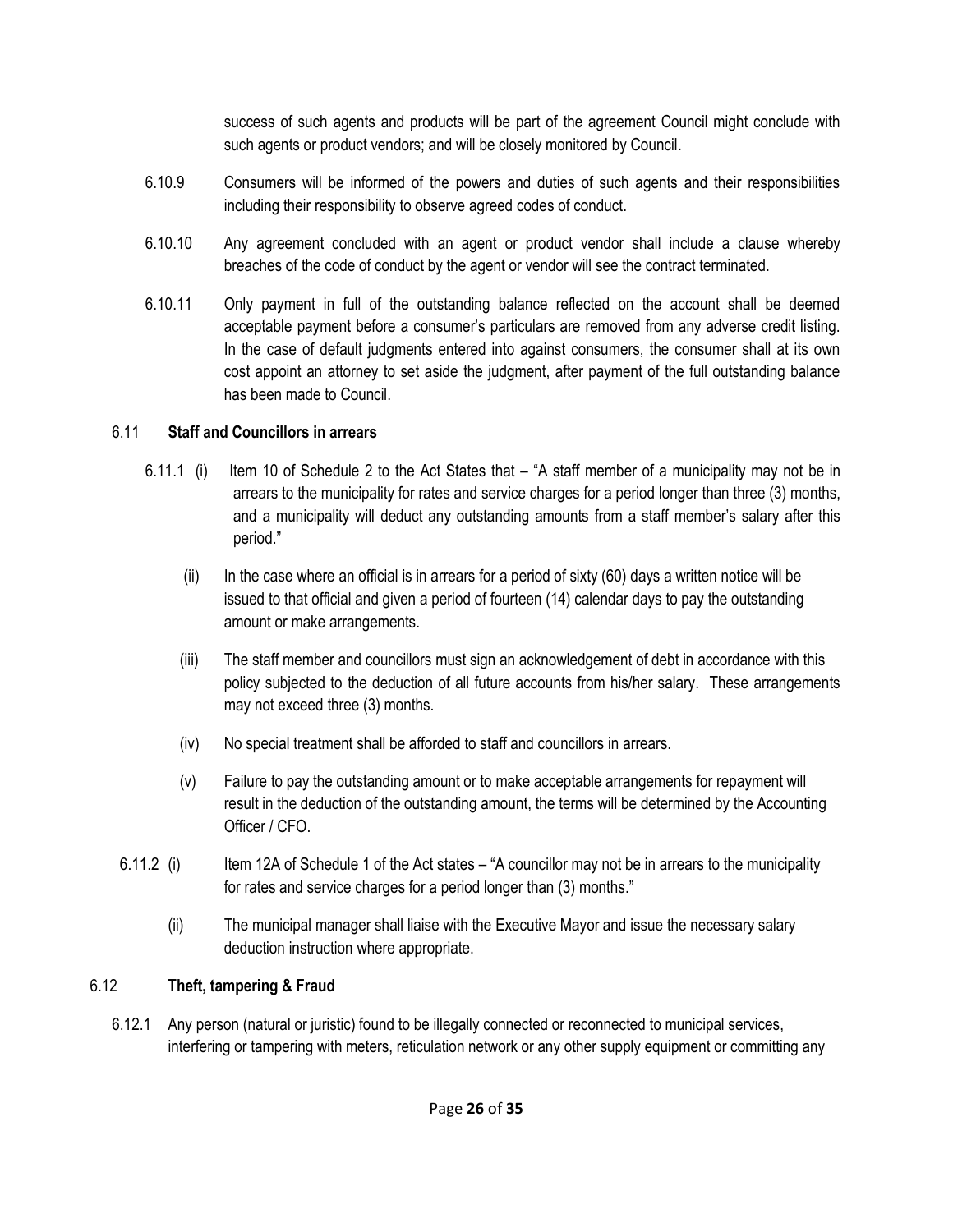unauthorized service associated with the supply of municipal services, as well as theft and damage to Council property, will be prosecuted and/or liable for penalties as determined from time to time.

- 6.12.2 Council will immediately terminate the supply of services to a consumer should such conduct as outlined above be detected.
- 6.12.3 Council will maintain monitoring systems and teams to detect and survey consumers who are undertaking such illegal actions.
- 6.12.4 The total bill owing, including penalties, assessment of unauthorized consumption, damages and discontinuation and reconnection fees, and increased deposits as determined by Council if applicable, becomes due and payable before any reconnection can be sanctioned.
- 6.12.5 Council may distinguish in its penalties between cases of vandalism and cases of tampering.
- 6.12.6 Subsequent acts of tampering will lead to penalties and deposits increasing in quantum.
- 6.12.7 Council reserves the right to lay criminal charges and to take any other legal action against both vandals and thieves and any person that contravenes any of Council's By-Laws or any other applicable legislation.
- 6.12.8 Any person failing to provide information or providing false information to the municipality may face immediate disconnection/restriction of services.
- 6.12.9 Any member of the local community that supply information with regard to any of the illegal actions as set out in subparagraph a above, and the information when verified found to be true, will upon authorisation by the Municipal Manager be rewarded as determined by Council from time to time. The name of the informant and the information supplied will at all times be kept confidentially so as to protect the informant against any retaliatory action.

#### 6.13 **Cost of collection**

6.13.1 All costs and charges pertaining to the Credit control processes as set out herein, interest, administration costs, all penalties, surcharges, damages, service discontinuation and reconnection costs and all legal costs, fees and disbursements associated with credit control and debt collection are for the account of the consumer and should reflect at least the actual cost of the particular action.

# 6.14 **Irrecoverable debt**

- 6.14.1 The Municipal Manager must ensure that all avenues are utilized to collect the municipality's debt.
- 6.14.2 There are some circumstances that allow for the valid termination of debt collection procedures (accounts to be written off – Municipal Manager approval required).
	- (i) The insolvency or demise of the debtor, whose estate has insufficient funds;
	- (ii) A balance being too small to recover, for economic reasons considering the cost of recovery, should be below the debt
	- (iii) Prescription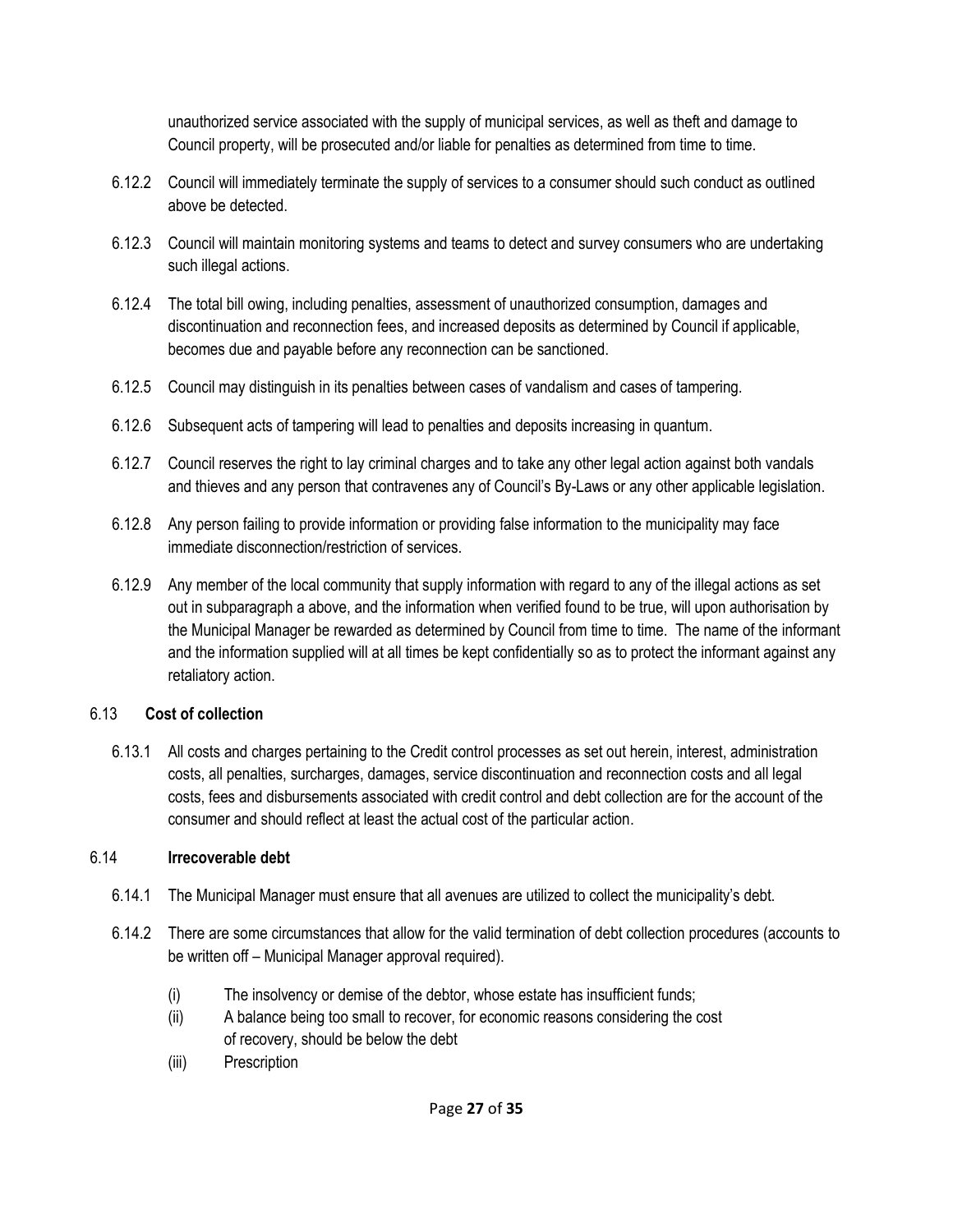- (iv) When the debtor relocates and two tracing agents are unable to trace the current whereabouts of the debtor;
- (v) All reasonable notifications and cost effective legal avenues to recover the outstanding amount have been exhausted;
- (vi) The amount outstanding is the residue after payment of a dividend in the Rand from an insolvent estate;
- (vii) It is impossible to prove the debt outstanding;
- (viii) The outstanding amount is due to an administrative error by Council or by Council Resolution, on good cause shown.
- (ix) The debt has matured.
- 6.14.3 The municipality will maintain audit trials in such an instance, and document the reasons for the abandonment of the debt.
- 6.14.4 Procedures for the irrecoverable debt are determined in the Writing-Off of Irrecoverable Debt Policy.

# 6.15 **Rates Clearance Certificate**

- 6.15.1 Subject to sections 118(1) and (1a) of the Act, the following shall apply to the issue of a rates clearance certificate for the purpose of effecting transfer of a property to a new owner:
	- 6.15.1.1 Assessments:
		- (i) Application shall be made by the conveyance, in the prescribed format. Each application must be accompanied by the relevant application fee. The application will not be processed until the fee is paid. The new owner may be held liable post transfer should the application not record the correct meter numbers on the property. Assessed figures are calculated one hundred and twenty (120) days in advance. Service charges are estimated for one hundred and twenty (120) days based on previous consumption. An "Attorneys report" in respect of all amounts owing and the assessed figures, shall be issued within ten (10) days of the receipt of the request for the report. The assessment shall remain valid for a period of thirty (30) days. If payment has not been received within this period, a re-assessment may be required and payment of a further application fee will apply. Penalties. Interest or other charges that accrue during the assessed period, and which are not included in the revenue clearance certificate, shall be billed to the purchaser. The accounts will be adjusted once proper readings are taken on service or consumption charges and billed to the purchaser accordingly.
		- (ii) An assessment in terms of section 118(1) of the Act will only be issued on request by the conveyance.
		- (iii) The balance of the debt, prior to the two years preceding the date of application of a certificate, shall remain as a charge against the property and it is payable on the due date of the registration of the property.

The municipality may institute legal proceedings against the seller or purchaser of the property to recover the balance of the debt, including, lodging an urgent application to interdict the sale of the property until the debt is paid in full or an irrevocable bank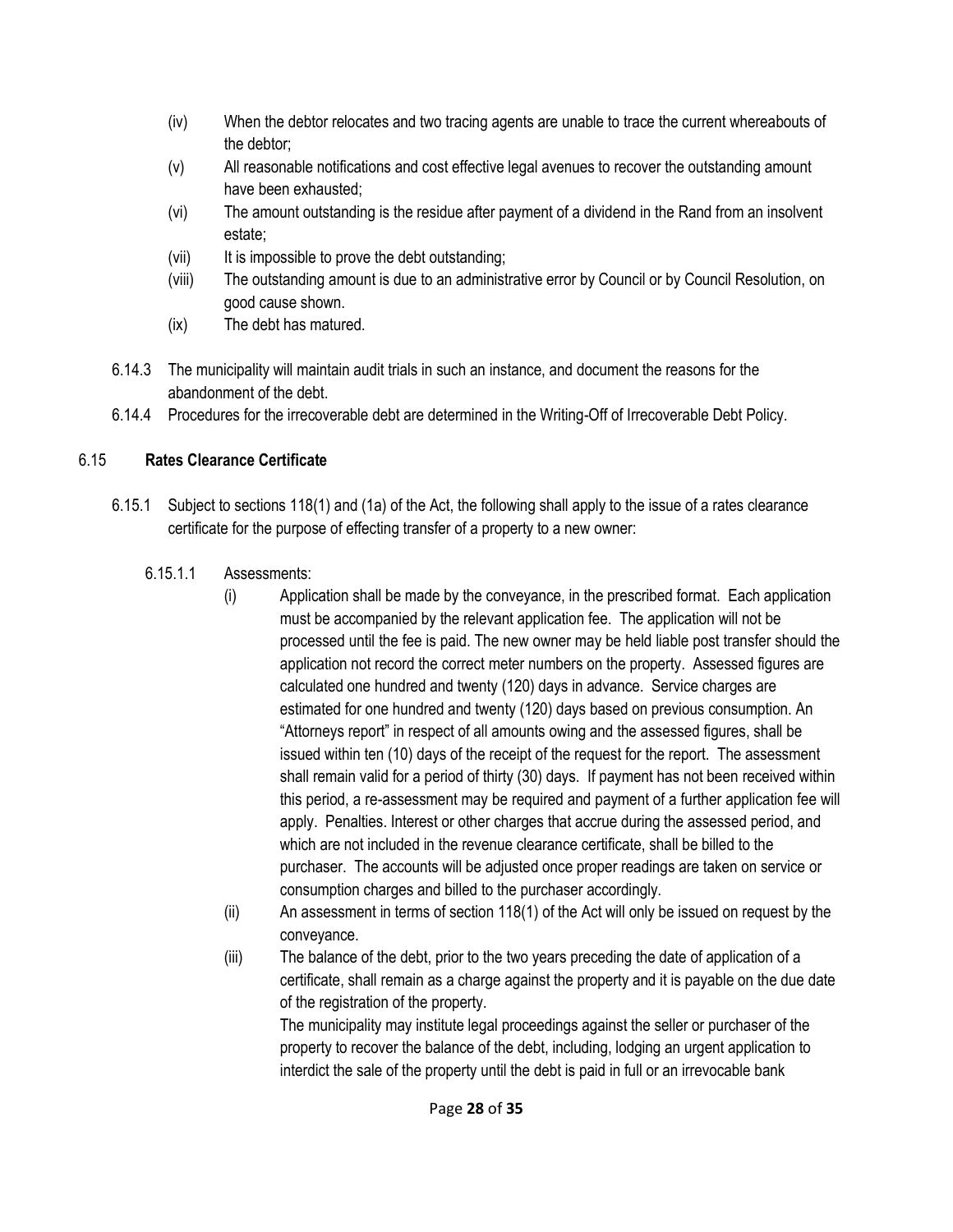guarantee for the full outstanding debt, on date of registration of transfer has been furnished by the conveyancer.

- (iv) The new owner will not receive services on the property until the debt is paid or suitable arrangements are made to the debt. (Section 89 of the insolvency Act).
- (v) The onus is on the conveyor to advise the purchaser accordingly. Where the municipal account is in respect of a debt consolidated under Section 102 of the Act, the said consolidated account will be deconsolidated on application for a revenue clearance certificate. An account for the property subject to the Revenue Clearance application will be rendered together with the full interest that accrued on the consolidated account. A revenue clearance certificate shall be issued within ten (10) days of the date of payment of the amount requested in the "Attorneys Report".
- (vi) The certificate shall be valid for a period of sixty (120) calendar days from date of issue.
- (vii) Information and addresses of the purchaser provided on the rates clearance certificate shall be used as details of the new owner/purchaser for the purposes of billing for rates, services and consolidated accounts, until same is changed by the purchaser.

#### 6.16 **Disputes**

- 6.16.1 A customer who wishes to lodge a dispute in respect of an account must submit the dispute in writing to the person appointed by the Municipality to deal with such disputes (hereinafter referred to as "the Authorised Delegate"), stating the reasons for such dispute and any relevant facts, information or representation which the Authorised Delegate should consider to resolve the dispute.
- 6.16.2 The dispute must be submitted within thirty (30) days of the account. If a dispute is raised after this period, it will be treated as an enquiry, the account will not be suspended and normal credit control procedures will apply.
- 6.16.3 The dispute must relate to a specific amount on the account. Amounts not in dispute must be paid in full. If the amounts not in dispute remains unpaid, services may be disconnected.
- 6.16.4 A query is not regarded as a dispute. A query is a verbal inquiry whereas a dispute must be in writing and lodged with the relevant municipal department or section.
- 6.16.5 Proven tampering charges are not regarded as a dispute.
- 6.16.6 The Authorised Delegate or his nominee may hear representations from customers who dispute an account and his or her nominee may take a decision, based on the spirit of the Policy.
- 6.16.7 A dispute submitted above shall not stop or defer the continuation of any legal procedure already instituted for the recovery of arrear payments relating to such dispute.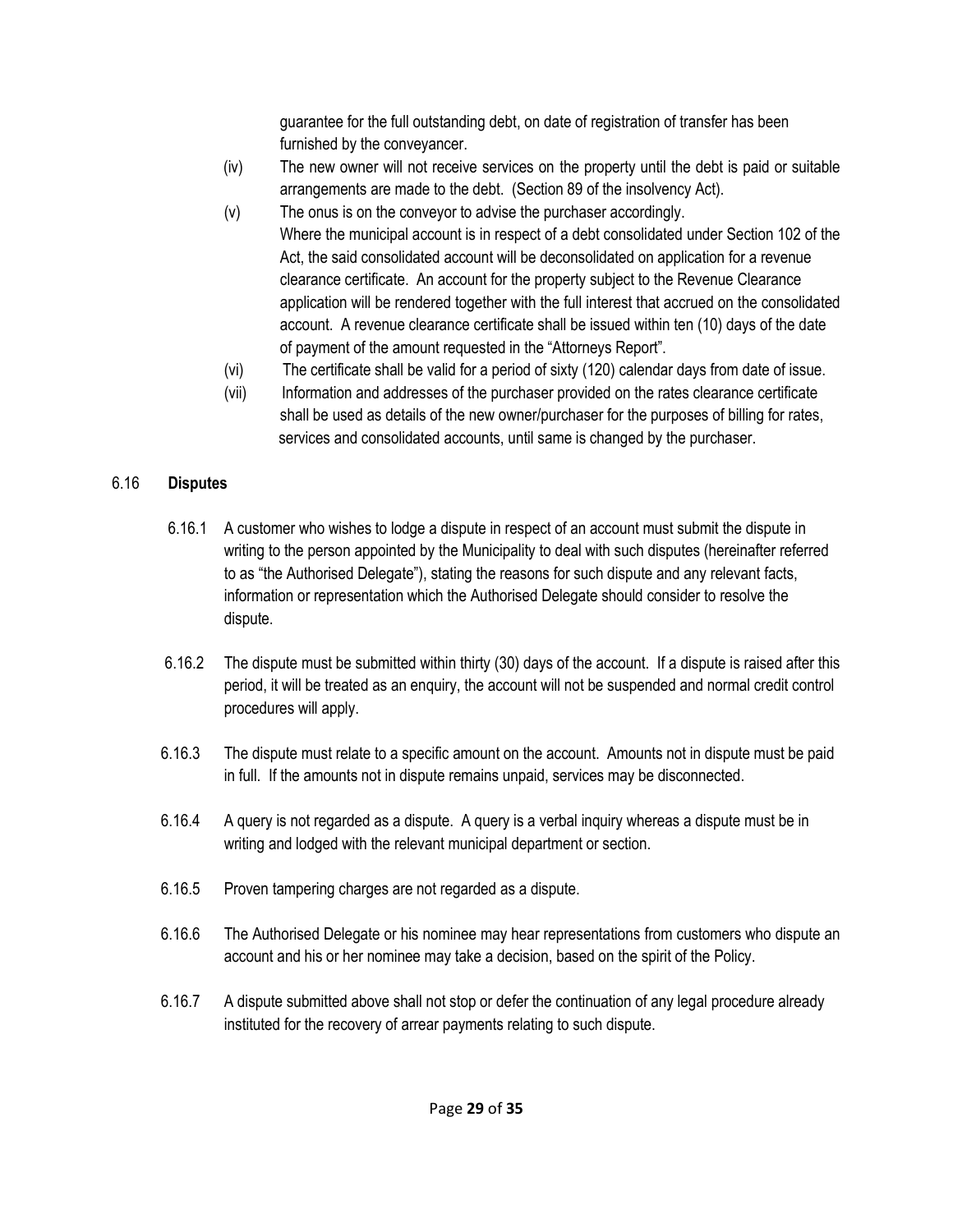- 6.16.8 The customer has the right to appeal to the CFO against the decision of the Authorised Delegate. The CFO may hear representations and make a decision that is binding.
- 6.16.9 A person whose rights are affected by the decision of the CFO may appeal against that decision within 21 days of the date of notification of the decision, to the municipal manager in terms of section 62 of the Municipal Systems Act of 2000.

### 7. **PERFORMANCE EVALUATION (ANNEXURE B)**

7.1 The Municipality must establish a mechanism to set targets for debt collection, customer care and administrative performance, evaluate and take corrective actions on a regular basis to enhance credit control and debt collection

#### 7.2 **Revenue Collection Targets**

- 7.2.1 Council shall create targets that include:
- (i) Reduction in present monthly increase in debtors in line with performance agreements determined by Council stated in the revenue enhancement strategy

# 7.3 **Consumer Service Targets**

- 7.3.1 Council shall create targets that will include:
- (i) Response time to consumer queries
- (ii) Date of fist account delivery to new consumers
- (iii) Reconnection time lapses
- (iv) Meter reading cycles

# 8.4 **Administrative Performance**

- 8.4.1Council shall create targets that will include:
- (i) Cost efficiency of debt collection
- (ii) Query rates
- (iii) Enforcement mechanism rations

Council will create a mechanism wherein these targets are assessed; Council's performance is evaluated and remedial steps taken.

# 9. **REPORTING TO COUNCIL**

- 9.1 The Chief Financial Officer shall report monthly to the Municipal Manager in a suitable format to enable the Municipal Manager to report to the Executive Mayor, who will report to the Council. This report shall report on:
	- (i) Cash collection statistics, showing high-level debt recovery information (numbers of customers, enquiries, default arrangements, growth or reduction of arrear debtors; ideally divided into areas, business (commerce and industry) domestic, state, institutional and other such divisions.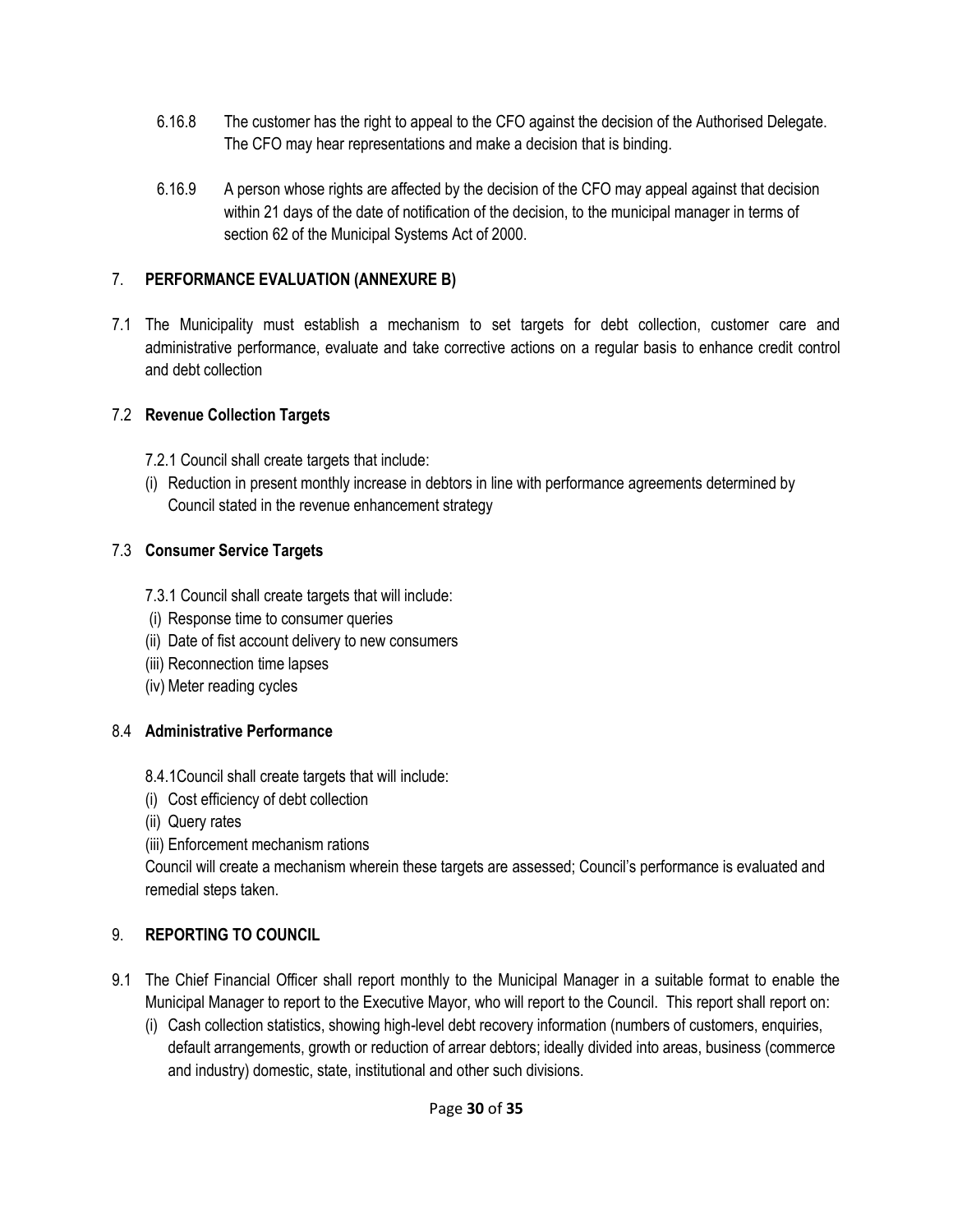- (ii) Performance of all areas against targets agreed to in item 6 of this policy document.
- (iii) Council's ongoing income and expenditure statements, comparing both billed income and cash receipt income, against ongoing expenditure in both.
- 9.2 If in the opinion of the Chief Financial Officer, Council will not achieve cash receipt income equivalent of the income projected in the annual budget as approved by Council, the Chief Financial Officer will report this with motivation to the Municipal Manager who will, if he/she agrees with the Chief Financial Officer, immediately move for a revision of the budget according te realistically realizable income levels. (Adjustment Budget).

# 10. **STRUCTURES OF THE FINANCIAL SERVICES DIRECTORATE**

10.1 Council shall regularly receive a report from the Chief Financial Officer, if necessary after consultation with suitable consultants, on the manpower and systems requirements of the financial directorate which requirements take into account Council's agreed targets of customer care and management, and debt collection, and, after considering this report, Council will within reason vote such resources as are necessary to ensure that the financial directorate has the staffing and structures to meet Council's targets in this regard or to outsource the service.

# 11. **INDIGENT**

Please refer to the Msukaligwa Local Municipality's Indigent Policy.

# Council shall,

- 11.1 In accordance with Section 74.2 (c) of the Local Government: Municipal Systems Act, 2000 which stipulates that poor households must have access to at least basic services through-
	- tariffs that cover only operating and maintenance costs;
	- Special tariffs or life line tariffs for low levels of use or consumption of services or for basic levels of service; and
	- Any other direct or indirect method of subsidization of tariffs for poor households.
- 11.2 In accordance with Section 97 (c) of the Local Government: Municipal Systems Act, 2000 which states that a municipality must make provision for indigent debtors that is consistent with its rates and tariff policies and any national policy on indigents, and subject to the terms and conditions as set out in the Indigent Policy assist households who cannot afford to pay in full for services in proportion to their use or consumption.
- 11.3 An indigent policy is a revenue protection mechanism and for Msukaligwa Local Municipality to protect its revenue, it shall apply the indigent support policy consistently.

# 12. **UNALLOCATED CONSUMPTION**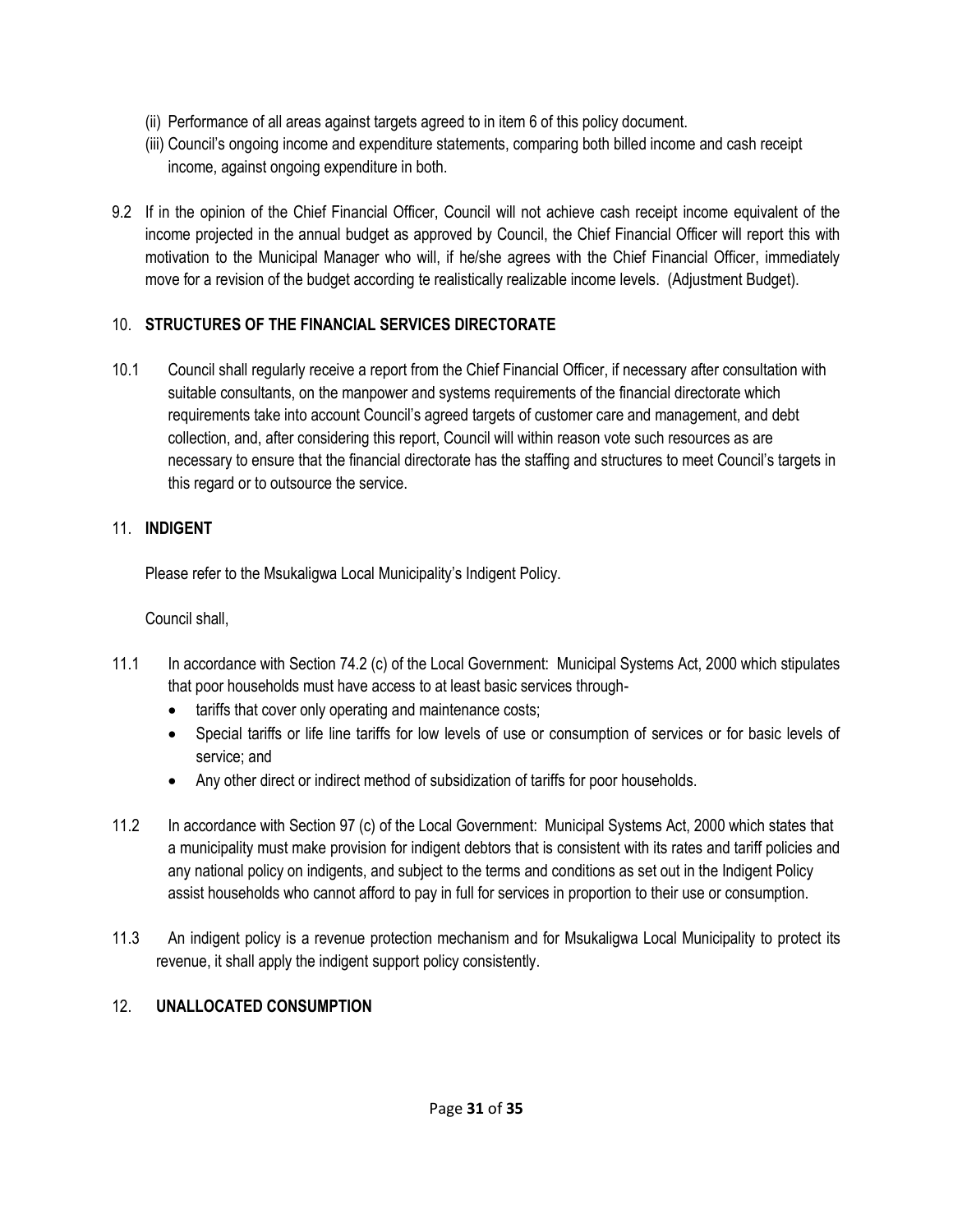When electricity and water consumption is recorded on a property during a period for which there is no registered customer against whom a bill can be raise, the relevant charges for electricity and water services hall be raised against the registered owner on his or her consolidated bill.

# **ANNEXURE "A"**

# 1. **ARRANGEMENTS**

- 1.1 If a customer cannot pay his/her account with the Municipality then the Municipality may enter into an extended term of payment not exceeding **12 months** with the customer. The customer must
- (a) Sign an acknowledgement of debt:
- (b) Sign consent to judgement;
- (c) Provide a garnishee order / emolument order / stop order (if he or she is in employment):
- (d) Acknowledge that interest will be charged at the prescribed rate:
- (e) Pay the current portion of the account in cash;
- (f) Sign an acknowledgement that, if the arrangements being negotiated are later defaulted on, that no further arrangements will be possible and that disconnection of water and electricity will follow immediately, as will legal proceedings; and
- (g) Acknowledge liability of all costs incurred.
- 1.2 Consumer to agree to sign an electronic Acknowledgement of Debt form which stipulates all of the above and acknowledges the arrangements made.

# 2. **THE FOLLOWING ACCEPTABLE ARRANGEMENTS CAN BE ENTERED INTO WITH:**

# 2.1 Domestic consumers

- (a) A down payment of twenty per cent **(25%)** of outstanding debt plus the cost of the credit control actions. The balance of the outstanding debt will be repayable over a period of **12 months.**
- (b) The consumer deposit to be increased up to the minimum as determined annually and published in the tariff list. For consumers that persist to default the consumer deposit will be increased up to the limit as determined and published in the tariff list.
- 2.2 Churches, welfare organisations, sporting bodies, emerging farmers, etcetera
	- (a) A down payment of twenty five per cent **(25%)** of outstanding debt plus the cost of the credit control actions. The balance of the outstanding debt will be repayable over a maximum period of **12 months.**
	- (b) The consumer deposit to be increased up to the minimum as determined annually and published in the tariff list. For consumers that persist to default the consumer deposit will be increased up to the limit as determined and published in the tariff list.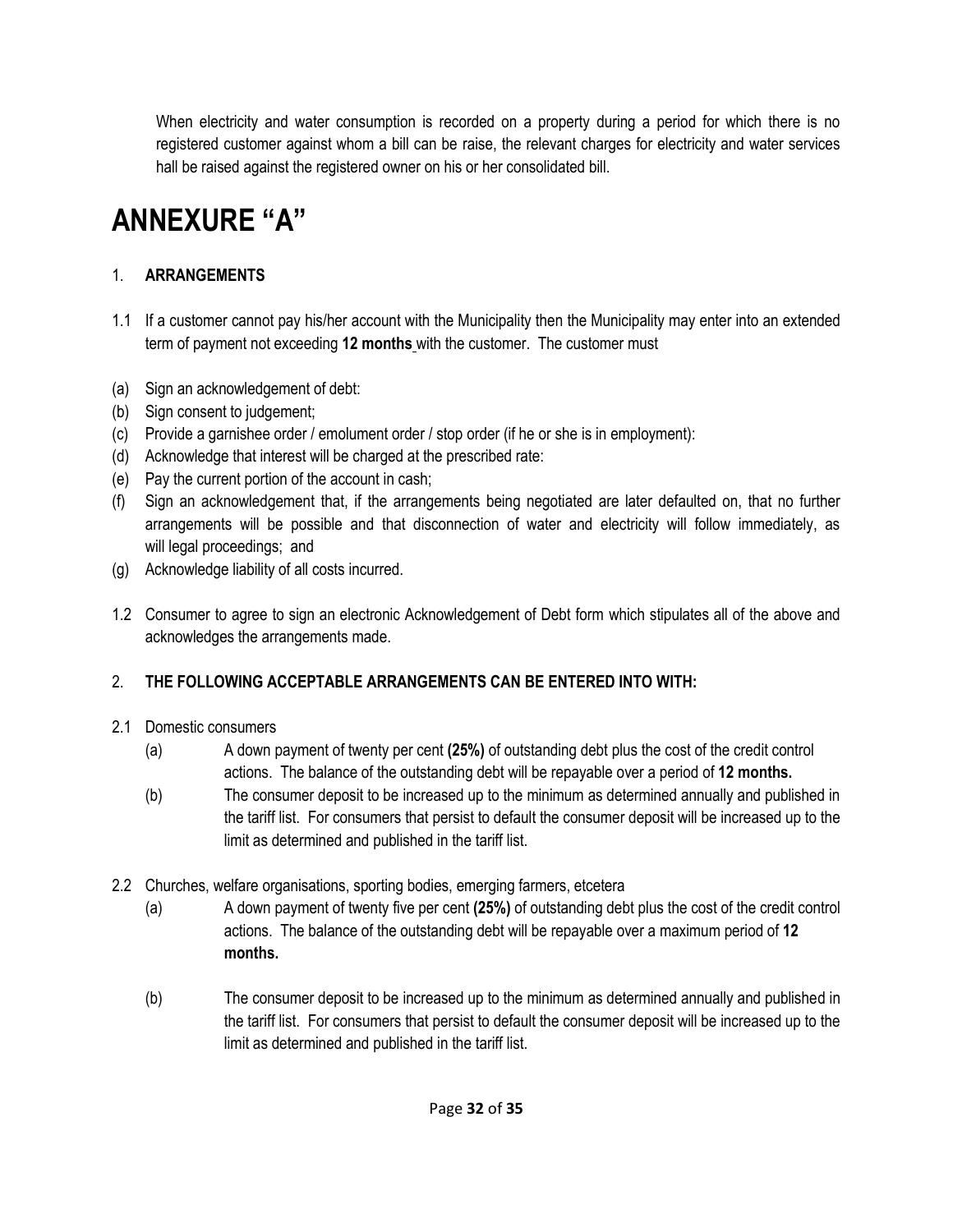- 2.3 Business, industrial and agriculture customers
	- (a) A down payment of twenty five per cent (25%) of outstanding debt plus the cost of the credit control actions. The balance of the outstanding debt will be repayable over a maximum period of **6 months**.
	- (b) The consumer deposit to be increased up to the minimum as determined annually and published in the tariff list. For consumers that persist to default the consumer deposit will be increased up to the limit as determined and published in the tariff list.

# **ANNEXURE "B"**

# **REVENUE COLLECTION TARGETS**

- 1. Computerised credit control and debt collection management system
- 1.1 It is Council's intention to collect all revenue due to Council from customers who can afford to pay.
- 1.2 For this purpose it is acknowledged that the Municipality is in need of a computerised credit control and debt collection management system.
- 1.3 This system will be procured through the supply chain management process or alternatively the Municipal Manager may obtain the services of an external service provider to perform this function.
- 2.1 The Municipal Council shall approve Writing Off of Irrecoverable Debts and Impairment of Debtors Policy with the following two incentives to their customer base to assist them to get out of their spiral of debt provided that all levies since the **July 2019** billing run will be paid up to date:
	- (b) Council will write-off 50% of outstanding debt before the **July 2019** billing run that a household customer accrued. The household account holder will pay off the other 50% of the outstanding debt.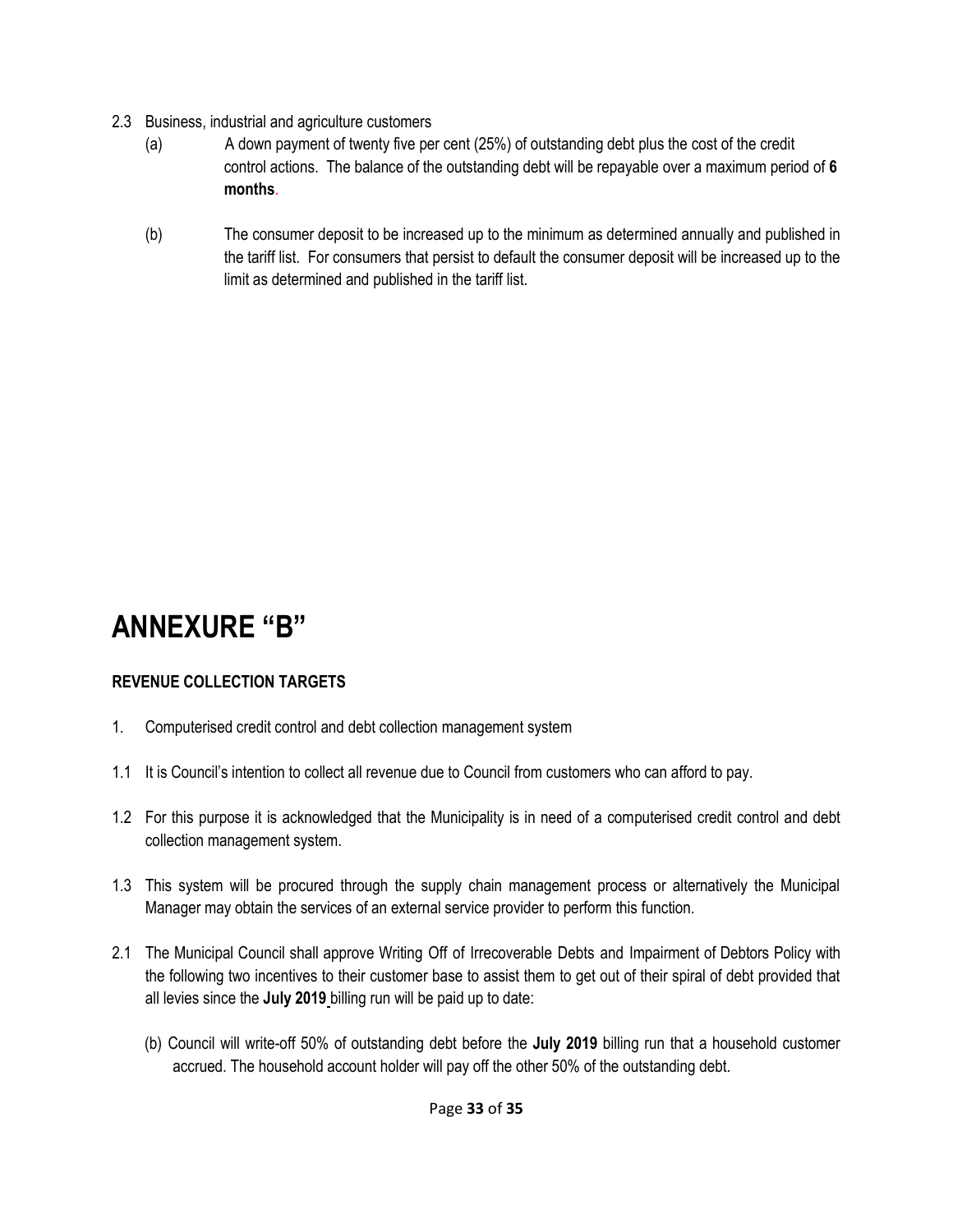- (c) Council will write off 30 % of the outstanding debt before **July 2019** billing run for Business debtors. The business account holder will pay the other 70 % of the outstanding debt.
- 2.2.1. The household customer and Business consumers who cannot afford to pay as per above incentive, the customer will make arrangements to pay back the arrears incentive over the period of one year.
- 2.2.2. Should the customer default to the above arrangement, the council will cancel the incentive and the original outstanding amount will become due and payable and Council may institute legal action for the recovery thereof.
- 2.2.3 The incentive will not be applicable to Government or school debtors
- 2.2 To collect with the assistance of a computerised credit control and debt collection management system or an appointed service provider, all recoverable arrears over a maximum period of three years by using the incentives in the Writing-Off of Irrecoverable Debt Policy. Irrecoverable arrears (estimated between 40% and 60% of the arrear debtors' book) will have to be written-off.
- 2.3 To achieve this goal the level of recovery of recoverable arrears (writing-off incentives included) should be:

| (a) | Within 6 months | 50% |
|-----|-----------------|-----|
| (b) | $7 - 12$ months | 50% |

- 2.4 The Senior Manager: Revenue and Expenditure or delegated person can in extreme cases accept a longer period of repayment based on the financial position of the customer and other circumstances if the incentives in the Writing-Off of Irrecoverable Debt Policy do not assist the customer to get out of their spiral of debt within three years.
- 3. Recovery of arrears (Accumulated after the July 2018 billing run).
- 3.1 It is acknowledged that not all customers might have been in arrears before the July 2018 billing run. Customers who accumulated arrears as from the July 2018 billing run will be recovered over a maximum period of one year.
- 3.2 To achieve this goal the level of recovery should be:

| (a) Within 6 months   | = | 50%      |
|-----------------------|---|----------|
| (b) $7$ to $9$ months | = | 30%; and |
| (c) 10 to 12 months   | = | 20%      |

4. Customer service targets